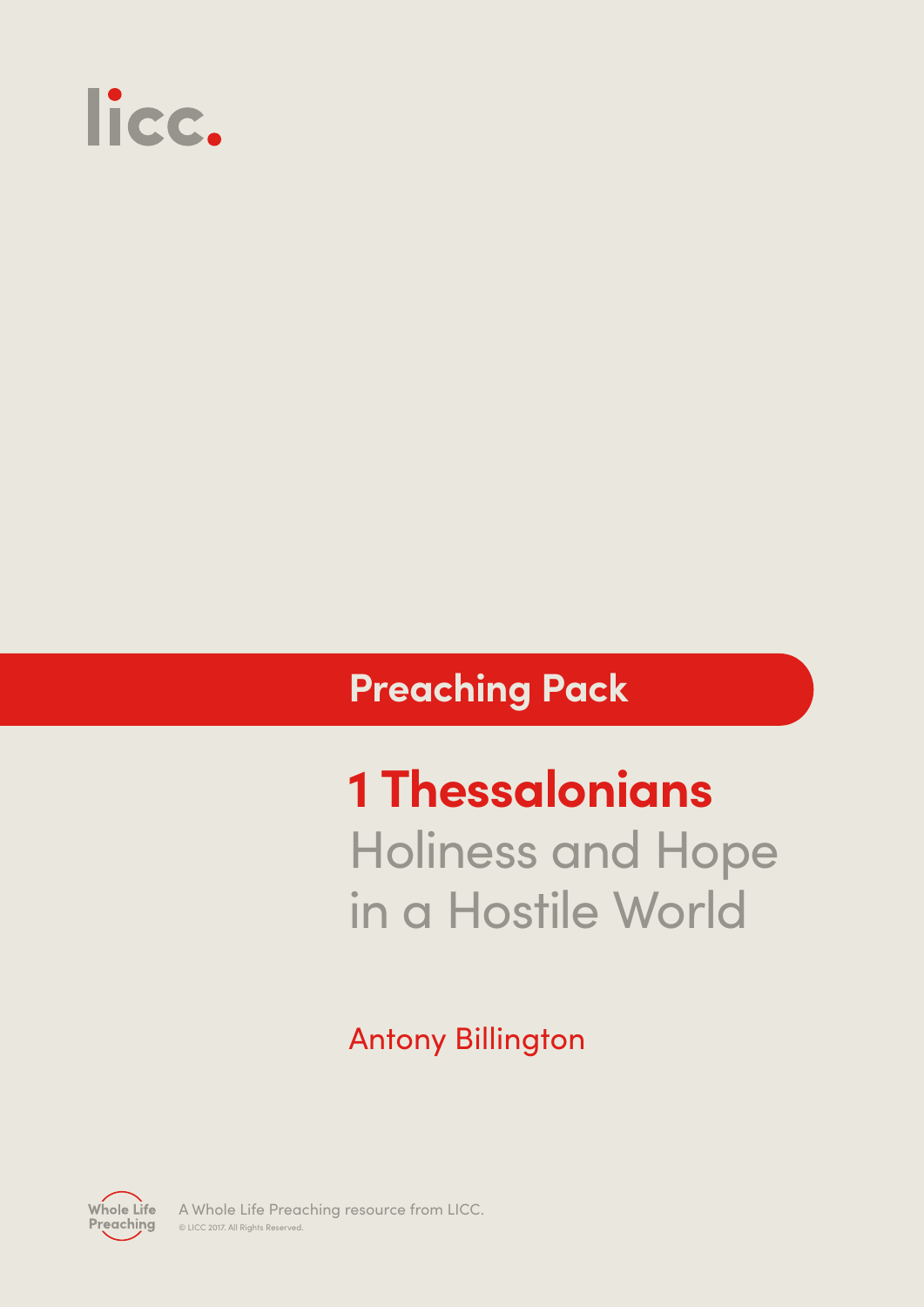# **1 Thessalonians**  Holiness and Hope in a Hostile World

#### **Preaching Pack**

Is it possible for the Christian faith to survive and thrive in a world that's indifferent at best and hostile at worst? What does such a faith look like – at home, at work, and in other places where Christ's people find themselves? And what kind of church does it take to sustain that vision?

Paul's first letter to the Thessalonians helps us with questions like these. It's likely the first letter Paul wrote to a church, and so it provides one of the earliest windows we have on the early Christian movement. It also brims over with Paul's affection for the young converts, and his delight that they are 'standing firm in the Lord' (3:8). He writes to strengthen their faith in Jesus and reaffirm the instruction he had passed on to them. Socialised in a pagan cultural environment, Paul helps them to learn the very different way of life that flows from leaving idols 'to serve the living and true God' (1:10) – where holiness is not withdrawal from the world but involvement in it in a new way, marked by faith, love, and hope.

Punching well above its weight, 1 Thessalonians gives us: a model to follow, in Paul's own commitment and service to the people of God; a vision for the church, in the call to live distinctively in everyday life; and a reaffirmation of our faith, in the foundational truths of the gospel of Christ crucified, risen, and coming again.

It's a great letter for preachers – and for congregations!

The Thessalonians were a new church, doing well in difficult circumstances, but needing instruction in some areas of how to live as Christians, and struggling with what hope in the future coming of Jesus looks like. It might sound like a church you know.

Like other letters in the New Testament, Paul is responding to very specific circumstances. This in itself is an encouragement for us to be highly local and contextual in our preaching. But what Paul says in drawing on the larger biblical story of what God has done and will yet do in Christ carries significant implications for our own contexts centuries later. For all those who have turned to God from idols, to serve the true and living God, and to wait for his Son from heaven (1:9-10), God continues to speak to us and shape us through Paul's words.

For church leaders and preachers, letters like 1 Thessalonians allow us to listen in on Paul's guidance to churches, to see something of his pastoral practice, how he seeks to shape congregations for their lives together and in the world. In spite of the differences between Paul and ourselves, and the differences between the situations of the churches to which he wrote and those of ours, there is sufficient overlap for us to recognise in him a model for how we engage with our own congregations.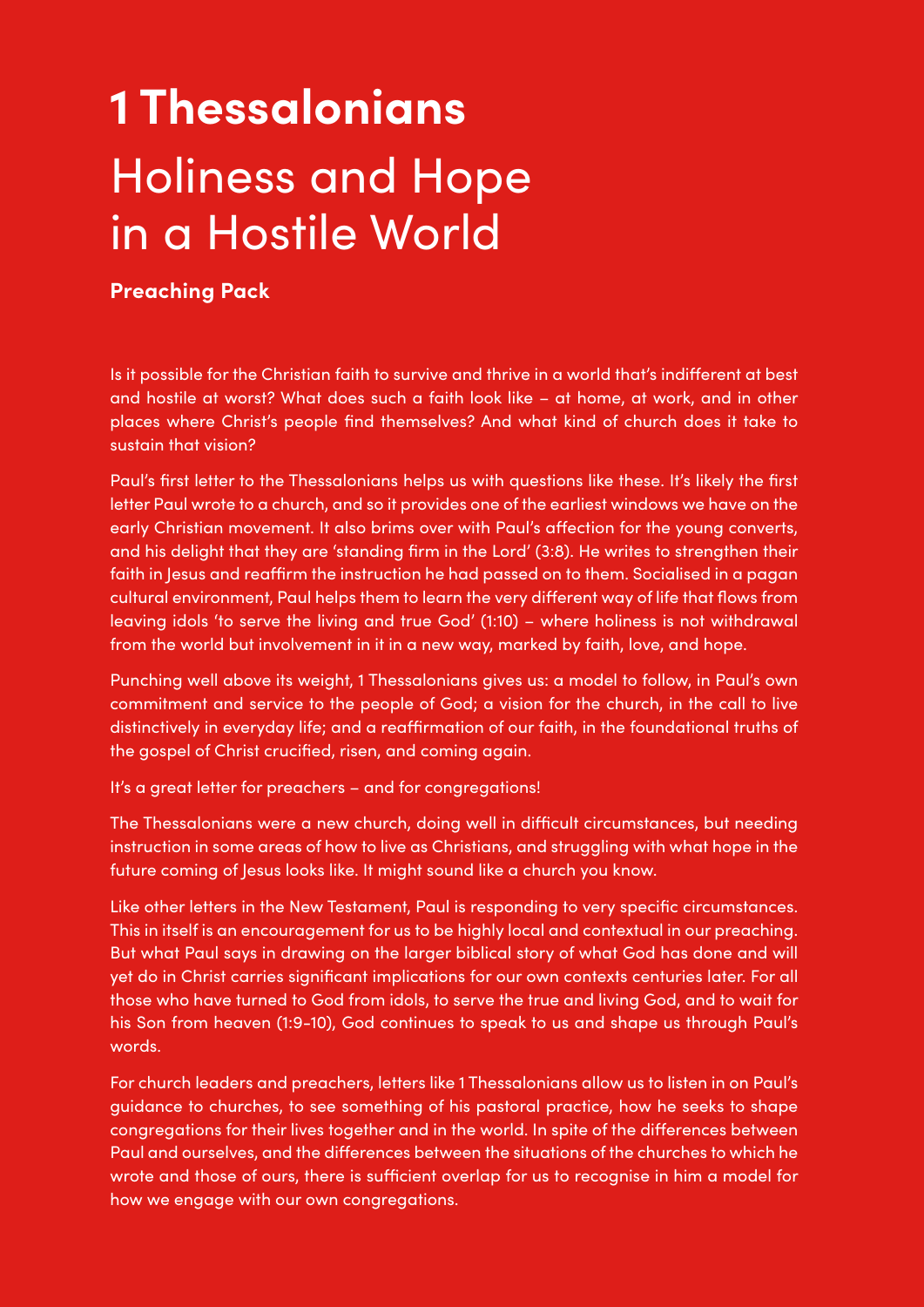# **Contents**

| <b>Introducing 1 Thessalonians</b>        |                                                                      |     |
|-------------------------------------------|----------------------------------------------------------------------|-----|
| <b>Preaching 1 Thessalonians</b>          |                                                                      |     |
| Pointers for a Sermon Series              |                                                                      | 11  |
|                                           | 1. 1 Thessalonians 1:1-10 Christian Mission: Passing it On           | 12  |
|                                           | 2. 1 Thessalonians 2:1-16 Christian Imitation: Pleasing to God       | 14  |
|                                           | 3. 1 Thessalonians 2:17-3:13 Christian Friendship: Longing to Share  | 16  |
| 4. 1 Thessalonians 4:1-12                 | <b>Christian Holiness: Living it Out</b>                             | 18  |
|                                           | 5. 1 Thessalonians 4:13-5:11 Christian Hope: Waiting with Confidence | 20  |
|                                           | 6. 1 Thessalonians 5:12-28 Christian Community: Walking with Others  | 22. |
| <b>Further Reading on 1 Thessalonians</b> |                                                                      | 24  |

Unless otherwise stated, scripture quotations are taken from the Holy Bible, New International Version Anglicised,<br>Copyright © 1979, 1984, 2011 Biblica. Used by permission of Hodder & Stoughton Ltd, an Hachette UK company.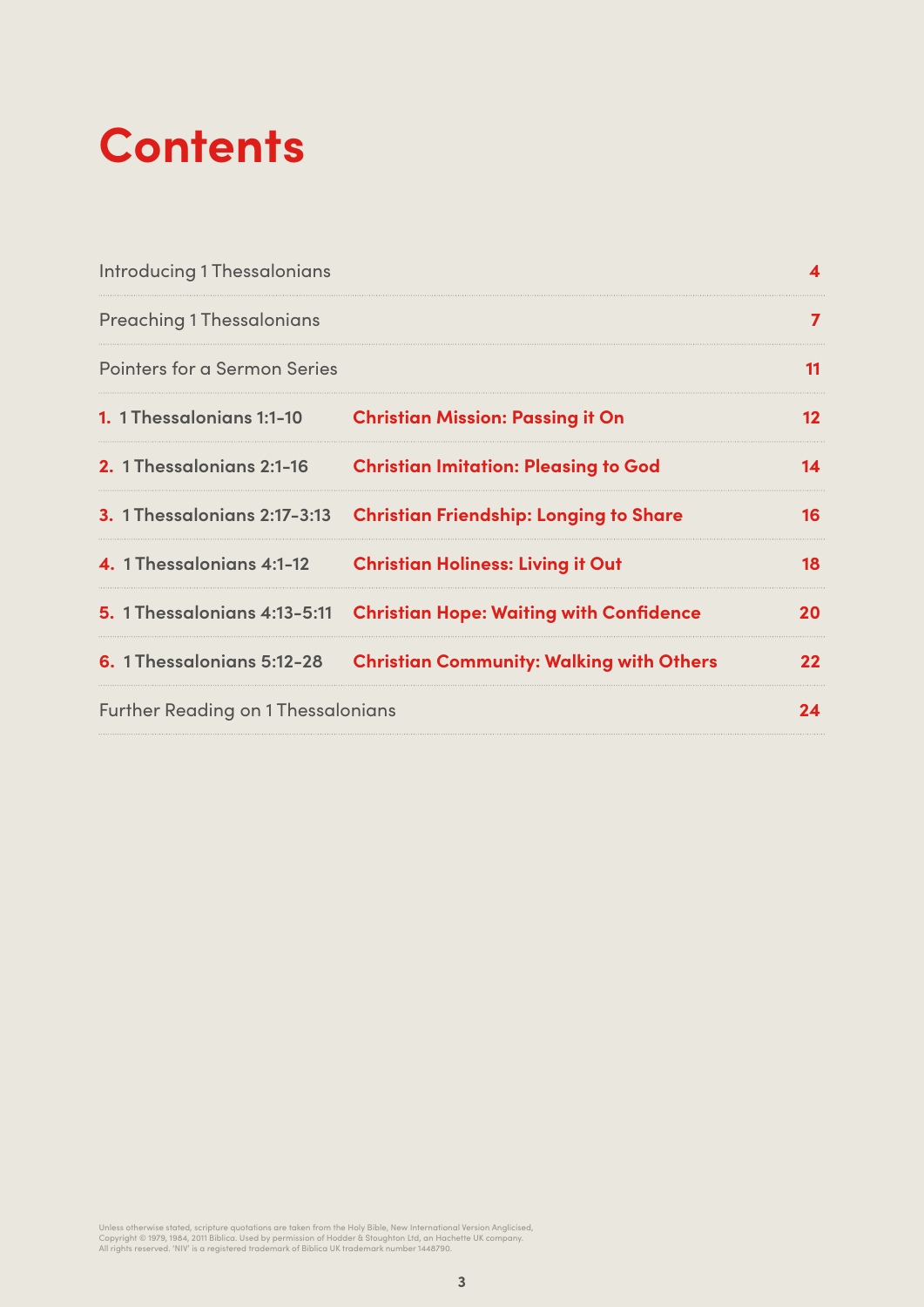## **Introducing 1 Thessalonians**

**An excellent 7-minute animated overview of 1 Thessalonians has been produced by The Bible Project, and is well worth watching. Find the video (along with many others) at jointhebibleproject.com or click the play button to watch on YouTube.**



youtube.com/watch?v=No7Nq6IX23c

#### **1. Background to the letter – who were the Thessalonians?**

It's all too easy to imagine that New Testament cities belong to ancient history and are too distant from us and our experience. But Thessalonica would be like a lot of cities and towns we know today – a place with a long history, built in a location with good sea and road transport links, with a thriving economy, and with everything on offer for those who could afford it.

Click this map<sup>1</sup> to launch in your browser or search 'Thessalonica' on a map of the New Testament world.



Thessalonica was the second-largest city in Greece, named after Alexander the Great's half sister, Thessaloniki. It was a natural port, and was the capital of the Roman province of Macedonia in northern Greece, about 120 miles southwest of Philippi. Philippi and Thessalonica were connected by the Via Egnatia, a road built by the Romans in the 2nd century bc. Over 700 miles long, it stretched from Byzantium in the east to Dyrrachium in the west. Thessalonica was a free city with an independent government, and was a centre for the Roman imperial cult. It was also a site of many temples which were dedicated to the service of many deities.

As described in Acts 17:1-9, Paul, Silas, and Timothy founded the church in Thessalonica. They went there after they left Philippi, where they had been flogged and thrown into prison (Acts 16:11-40). Paul refers to this in 1 Thessalonians 2:2: 'We had previously suffered and been treated outrageously in Philippi, as you know, but with the

help of our God we dared to tell you his gospel in the face of strong opposition.'

On arriving in Thessalonica, following his usual pattern, Paul spoke in the synagogue (17:1-3). He had some success among the Jews there, but also among *non*-Jews, as verse 4 records: 'Some of the Jews were persuaded and joined Paul and Silas, as did a large number of God-fearing Greeks and quite a few prominent women.'

But all was not well, as Luke goes on to say (17:5-9). Some of the Jews in Thessalonica hired a mob to attack Jason's house where Paul was staying. Since Paul wasn't there, Jason was dragged to the local authorities with charges of treason and trouble-making. The city authorities required Jason to hand over a sum of money as a deposit which he would forfeit if there was any further trouble. So, for the sake of Jason and the Christians in Thessalonica, Paul and the others left for Berea and then Athens.

It's interesting to note that Paul's preaching was perceived as subversive, as we read in verse 7: 'They are all defying Caesar's decrees, saying that there is another king, one called Jesus.' Paul had obviously said enough for people to make the connection between a crucified Messiah and a reigning Lord, whose lordship encompassed every area of life. The gospel was somehow seen as a potential threat to the religious, economic, and political status quo.

Much of what Luke tells us in Acts is reflected in the letter itself. Paul writes about them being opposed, and yet preaching the good news about Jesus with boldness and power, and about the Thessalonians, mostly non-Jews (so presumably Paul spoke in places other than the synagogue), turning from their idols to God and joyfully receiving the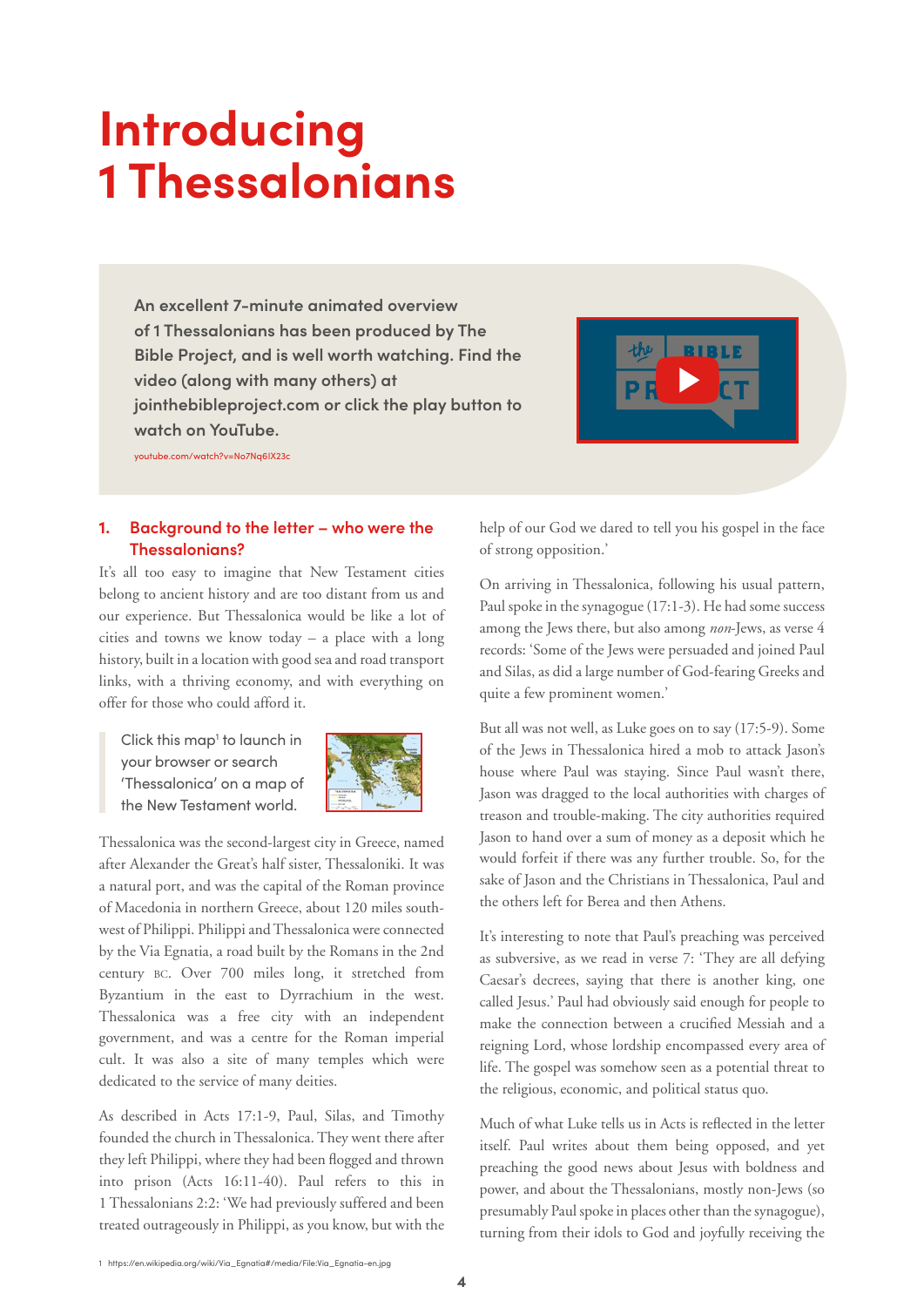good news in spite of harassment (1:4-10). There can be little doubt that their rejection of the claims of the imperial cult and their refusal to continue taking part in the city's cults and their associated guilds would mean the new allegiance of the young Thessalonians Christians would be seen as a political and social offence.

Acts 17:2 suggests their visit was only three weeks long. In reality it may well have been longer, though perhaps not by much. But it was long enough for Paul to instruct the Christians and to work among them (and Paul says in Philippians 4:16 that he received aid from the Philippians more than once while he was in Thessalonica). However long it was – three weeks or a few months at the most – after leaving for Berea and then Athens, Paul was desperate to see them, but was prevented from doing so. Eventually, he sent Timothy back to check on them (see 3:1-2). Had they left Jesus and gone back to their idols? Had they caved in under persecution? Had they lost hope?

Timothy brought back 'good news' (3:8). They were suffering, yes, but their faith, love, and hope were thriving. And they were missing Paul as much as he was missing them. Paul says he wants to see them even more, but writes a letter as a substitute for visiting them. And he writes with thankfulness and joy the letter we now know as 1 Thessalonians. Having been in Corinth for a while by this point (Acts 18:1), Paul probably wrote the letter from there, in or around AD 50.

#### **2. Structure of the letter – what does Paul write to the Thessalonians?**

Paul followed the normal format for letter-writing in the first century, but modified it here and there. Like most such letters, 1 Thessalonians contains four major sections: Opening, Thanksgiving, Body, and Closing.

#### **Opening (1:1)**

Ancient letters began with the sender's name. Often Paul gives himself a designation, normally 'apostle', though he doesn't here. In this case, the letter comes from Paul, Silas, and Timothy – and we should probably take that joint authorship seriously. Most of the time in the letter, the first person plural is used. Only on a few occasions does Paul refer to himself.

Then we have the recipients: 'to the church of the Thessalonians in God the Father and the Lord Jesus Christ.'

Then comes the greeting. The standard greeting in a Greek letter was *chairein*, 'greetings'. But Paul uses the similar sounding *charis*, 'grace', and adds 'peace' (which is perhaps a nod to the Jewish greeting, *shalom*).

#### **Thanksgiving (1:2-10)**

Most New Testament letters follow the opening with a section of thanksgiving. Paul's thanksgivings often focus on the faithfulness of the church; they sometimes include a prayer report, where Paul tells them what he has prayed for them. The thanksgiving section tends to provide an introduction to some of the themes of the letter.

It's normally easy to see where the thanksgiving ends and the body begins, but in 1 Thessalonians, the writers do so much thanking for the Thessalonians (1:2; 2:13; 3:9) that some have thought the thanksgiving reaches all the way to 3:10!

#### **Body (2:1-5:24)**

In 1 Thessalonians, the body can be seen as extending from 2:1 to 5:24, although (as with the thanksgiving section) the boundaries can be fuzzy. The body carries the main message of the letter.

The main body of 1 Thessalonians contains two prayers, each of which seems to conclude a section (3:11-13 and 5:23-24), which leaves us with two main parts  $-2:1-3:10$ and 4:1-5:22. Within those two main sections, the writers often signal a change of topic by using the designation 'brothers and sisters'. We see that in 2:1, 2:14, and 2:17 in the first half of the letter, and the same in the second half of the letter, in 4:1, 4:13, 5:1, 5:4, 5:12, and 5:25. As you read through 1 Thessalonians (ideally in one sitting), it's worth taking a closer look at these references to get a feel for the movement through the letter.

In the first part of the letter, the writers are mostly looking back, recollecting their ministry among the Thessalonians, thanking God for them, describing their longing to see them, expressing their affection for them. In the second part of the letter, they move to exhortation. That's where all the commands are. So, if the first part is affirmations of past behaviour, the second part is exhortations to future behaviour. If the first part contains recollections, looking backwards, the second part contains instructions, looking forwards.

#### **Closing (5:25-28)**

Closings contain any greetings, final instructions, and sometimes a blessing.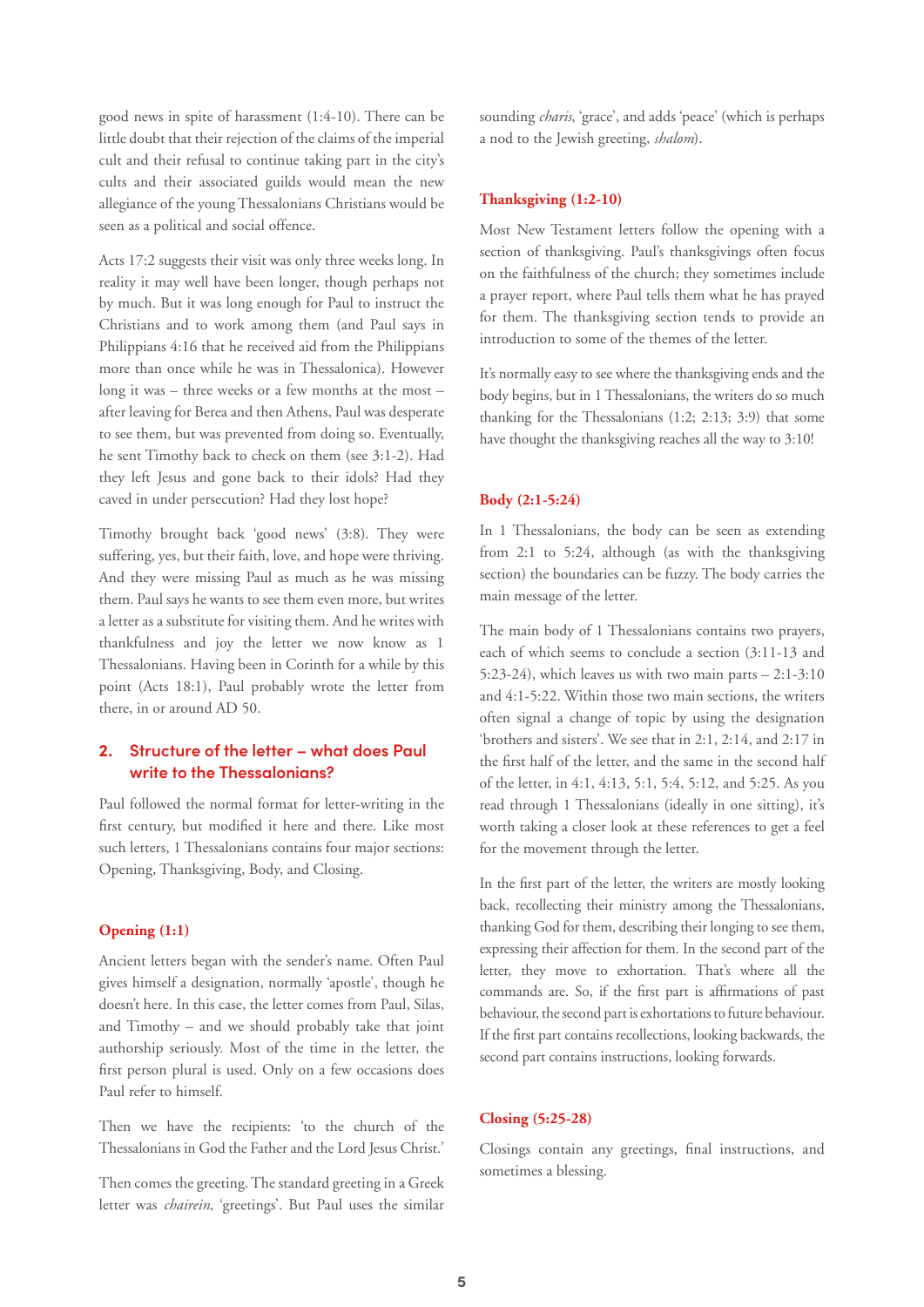#### **3. Themes of the letter – what did the Thessalonians need to know?**

The themes of holiness and hope emerge in several places across the letter, even when those specific words are not used. They come together in Paul's prayer for the Thessalonians in 3:13 which, as we have seen, concludes the first part of the main body of the letter:

'May he [the Lord] strengthen your hearts so that you will be blameless and holy in the presence of our God and Father when our Lord Jesus comes with all his holy ones.'

The prayer provides a transition to the exhortations in chapters 4 and 5, where Paul calls them to live 'more and more' in the way that they have already been living (4:1). God plays a crucial role in this process, as the prayer makes clear, but they too are to live into the holiness and hope for which Paul has prayed.

We then return to those themes in the final benediction in 5:23:

'May God himself, the God of peace, sanctify you through and through. May your whole spirit, soul and body be kept blameless at the coming of our Lord Jesus Christ.'

It doesn't take much to spot the similarities between the two prayers, and how they put us in touch with the twin themes of holiness and hope.

#### **Holiness – pleasing God**

The language of holiness can be tricky for us, especially if it conjures up a superior or separatist attitude. But holiness is woven through the Bible. It's there when God first makes a covenant with Israel to be 'a kingdom of priests and a holy nation' (Exodus 19:6). The life of the people of God is to reflect God's own character: 'Be holy because I, the LORD your God, am holy' (Leviticus 19:2). The sheer range of regulations in Leviticus reminds us that the

holiness in view touches all areas of life, not just the 'religious' ones; that holiness does not involve removal from the world, but presupposes daily living in the world; that holiness is not the preserve of the privileged few, but is for all God's people; that holiness is not a privatised experience, but is bound up with living in community.

Of course, the new covenant necessarily changes the dynamics and the specifics; but the vocation to be a people set apart for God remains (cf. 1 Peter 1:13-16; 2:9-10), and with it the call to do things differently from those around us. So it is that Paul draws on the biblical category of holiness for this largely Gentile community in order to portray the countercultural nature of their existence, not merely for their own sake but – in line with God's original plan for his people – for the sake of the nations.

#### **Hope – trusting God**

The word 'hope' appears a few times in the letter (1:3; 2:19; 4:13; 5:8), but the topic occurs in different ways throughout, not least in the extended treatment of Jesus' return in 4:13-5:11. In addition, most of the main sections of the letter end on a forward-looking note (1:10; 2:12, 16; 3:13; 5:23-24).

Here in 1 Thessalonians, as elsewhere in Scripture, the goal towards which the biblical story moves is not a 'spiritual' existence in heaven, but resurrected bodies and a restored creation. The good news is that what we hope for has already begun. The death and resurrection of Jesus was *the* decisive event where evil was defeated and the new creation was launched (4:14; 5:9-10). Meanwhile, this hope flows into our lives, shaping how we think, speak and live – as we embody God's all-encompassing salvation in the here and now.

So, holiness and hope are not two separate topics. It's the hope of the Lord's coming that provides the context within which we live a 'set apart' life which, in turn, speaks to others.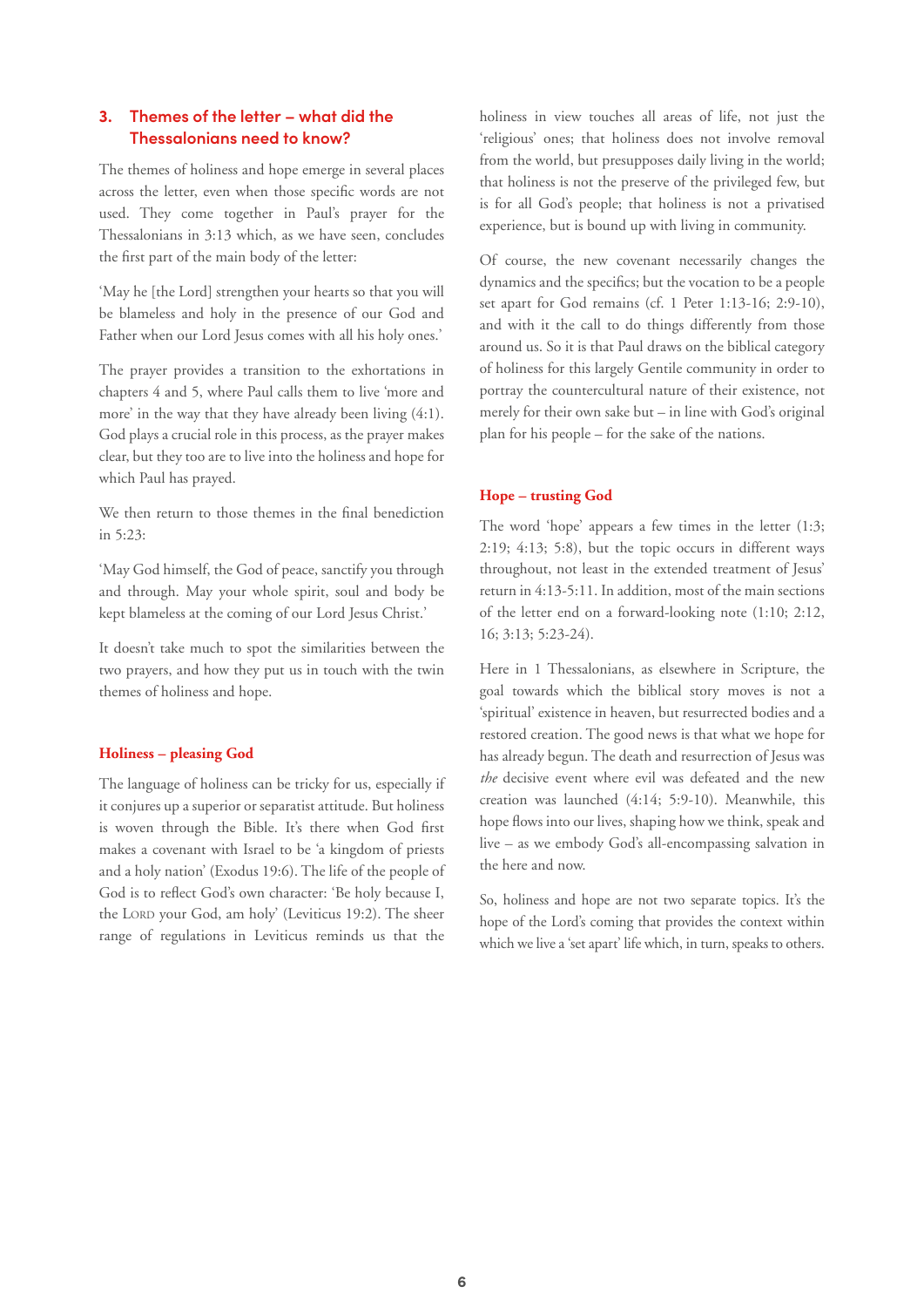## **Preaching 1 Thessalonians**

#### **1. Preaching according to the shape of the letter**

The standard sections of the letter noted above are acknowledged by most commentators. Such divisions often provide helpful 'thought units' for preachers when working through a New Testament letter. To take one example, here is how John Stott divides the book in his 'Bible Speaks Today' commentary on 1 and 2 Thessalonians, looking at the letter through the lens of the gospel and the church.

- 1:1-10 Christian evangelism or How the church spreads the gospel
- 2:1-3:13 Christian ministry or How pastors serve both the gospel and the church
- 4:1-12 Christian behaviour or How the church must live according to the gospel
- 4:13-5:11 Christian hope or How the gospel should inspire the church
- 5:12-28 Christian community or How to be a gospel church

For a series of five sermons on 1 Thessalonians, you could do a lot worse than that!

For those who might want to go more slowly through the letter, Stott's outline could be expanded from five to eight sermons:

- 1:1-3 (and Acts 17:1-15) the Christian church *Opening the letter to a people characterised by faith, love, and hope*
- 1:4-10 Christian conversion *Thanking God for his saving work in the Thessalonians and its impact on others*
- 2:1-12 Christian ministry *Rehearsing the pattern of apostolic practice among the Thessalonians*
- 2:13-16 Christian suffering *Giving thanks for their reception of the word of God in the face of persecution*
- 2:17-3:13 Christian friendship *Renewing the bond of friendship with the Thessalonians*
- 4:1-12 Christian lifestyle *Instructing the Thessalonians on the life that pleases God*
- $\cdot$  4:13-5:11 Christian hope *Responding to questions that have been raised about the coming of Christ*
- 5:12-28 Christian community *Encouraging congregational life and worship*

Our own outline for this preaching pack takes its inspiration from John Stott, but treats chapters 2 and 3 in two sermons rather than one. This being the case, a sixweek series through 1 Thessalonians could look like this:

- 1:1-10 Christian mission: passing it on
- 2:1-16 Christian imitation: pleasing to God
- 2:17-3:13 Christian friendship: longing to share
- 4:1-12 Christian holiness: living it out
- 4:13-5:11 Christian hope: waiting with confidence
- 5:12-28 Christian community: walking with others

The potential danger of using titles like 'Christian ministry' and 'Christian holiness' is it can give the impression that the authors were writing a type of 'theology' where they were dealing with those areas as specific topics. We're on safer ground if we try to get to grips what the writers are doing in each section of the letter and draw inferences from that. So, for instance, we see in 4:13-5:11 that the authors appear to be responding to questions that have been raised about the coming of Christ, which then carries implications for our understanding of 'Christian hope'.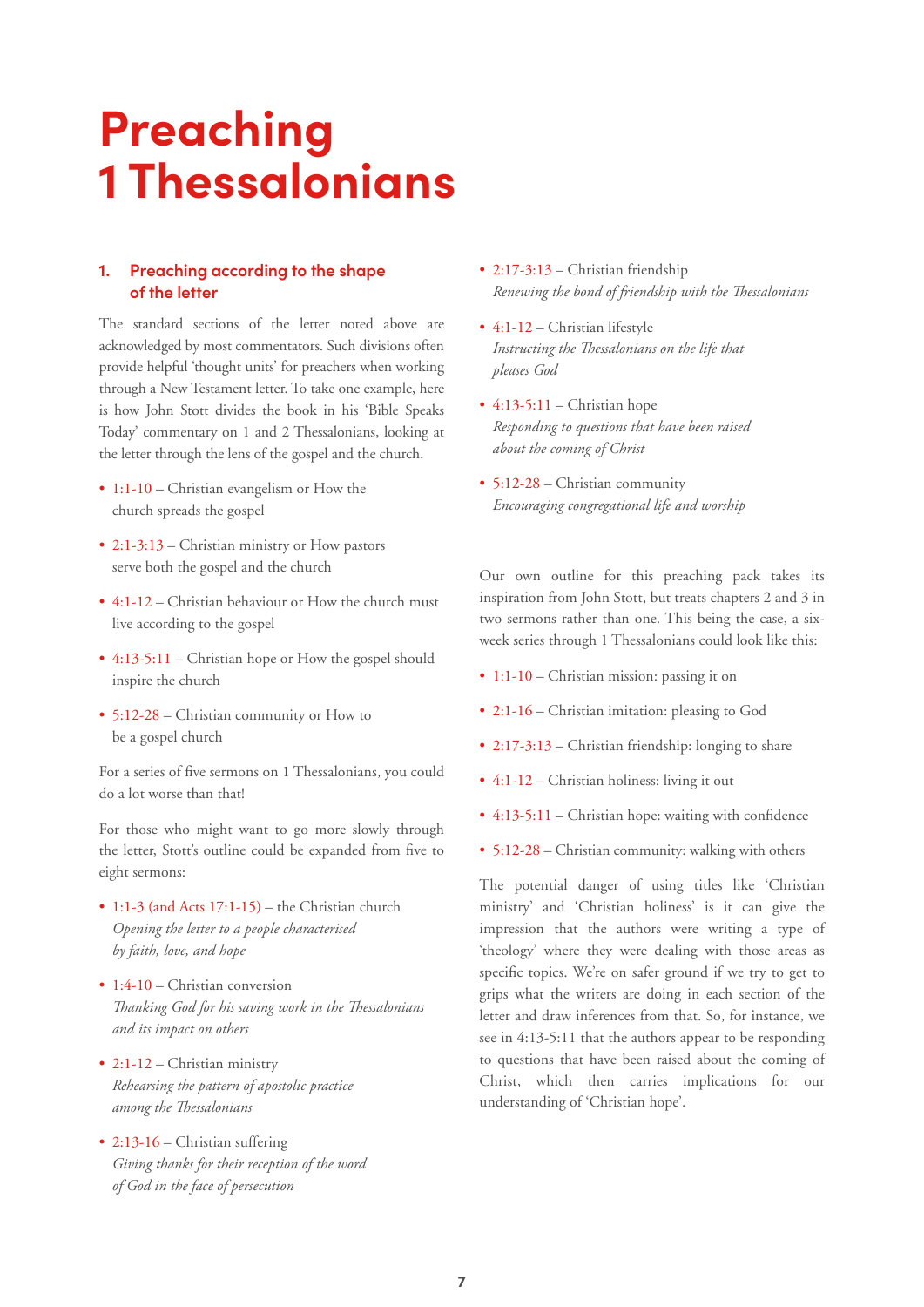#### **2. Preaching from a whole-life perspective**

If you have not already done so, you may want to check out LICC's online resource, 'Whole Life Preaching' (http://licc.org.uk/preaching). This series of six short videos explores the significance of allowing a whole-life disciplemaking perspective to inform the preparation and delivery of sermons. They start from the basis that through Scripture God shapes his people for their calling in the world, and encourage preachers to reflect on the implications of biblical passages in a way that is alert to the everyday contexts in which members of congregations find themselves. Preaching is one of the main ways for a congregation to be discipled for their frontlines, requiring attentiveness on our part as preachers to the text, the congregation, and the wider world in which we are called to live. You and your preaching team may want to reflect on 1 Thessalonians in the light of the issues raised in the videos and the accompanying material on the LICC website.

#### **Some of the particular areas that might be worth thinking about include:**

- In preparing and delivering sermons on 1 Thessalonians, how far are you aware of seeing members of the congregation as disciples of Jesus in their everyday lives?
- How might your preaching through 1 Thessalonians equip the Christians in your church to take their place in God's purposes in the world?
- What are some of the particular issues faced by people in your church – in their work, or home, or elsewhere – which 1 Thessalonians might address?
- How might the main themes of holiness and hope in 1 Thessalonians be applicable to the specific situations members of your congregation find themselves in?
- What conversations can you have with members of your congregation before you preach from 1 Thessalonians which may then shape individual sermons?
- As part of a larger commitment to disciplemaking, how might you encourage others in the congregation – before, during, and after individual sermons – to get involved in the whole process?
- How will you pray for your congregation in the light of the way of life to which Paul calls the Thessalonians, and how will you encourage people to pray for each other?

As preachers, we recognise the distinction between the church as 'gathered' (coming together for worship, teaching, communion, etc.) and 'scattered' (in the various places we find ourselves during the week). With any part of Scripture, but especially with a letter like 1 Thessalonians written to a congregation, this means we can be alert to what might be an appropriate implication of a passage for our *gathered* life, and an appropriate implication for our *scattered* life – and the relationship between the two. For instance, some parts of 1 Thessalonians (such as chapters 2 and 3) mostly address our lives together, whilst other parts (much of chapters 4 and 5) are more applicable to our daily frontlines.

Of course, both aspects are interdependent. As laid out in letters like 1 Thessalonians, Paul's vision is that the ongoing life of the congregation when gathered shapes us to be a countercultural people when scattered across our towns and cities, extending the love of Christ beyond the body of Christ.

We live this way not only because we are empowered by God to do so, but because we are nurtured in a community which practises a particular set of virtues. Our life together and our love for each other testify to God's desire to reconcile all people in Christ. How we're shaped in our relationships within the community of faith then spills out in our interactions with others – in lives which serve others, in love which overcomes evil with good. In all these ways, we are not merely passive recipients of the gospel, but those who embody it and proclaim it, extending to others the mercies of our great God.

#### **3. Preaching to form a missionary congregation**

It's clear that Paul spread the good news as he travelled around the Mediterranean world of the first century, but did he expect non-apostles, so-called 'ordinary' Christians, to do so?

As it turns out, and perhaps to our surprise, there are very few places in Paul's letters where he explicitly calls on Christians to evangelise. But that doesn't mean he didn't anticipate it would happen. Part of the problem, perhaps, is that we expect the sharing of our faith to be tackled as a separate 'topic', when it's even more deeply embedded than we first imagine.

In the case of 1 Thessalonians, Paul begins by giving thanks for their active faith, love, and hope (1:3) and their initial reception of the gospel (1:4-5). He goes on to say that they became his imitators  $(1:6)$  – because of their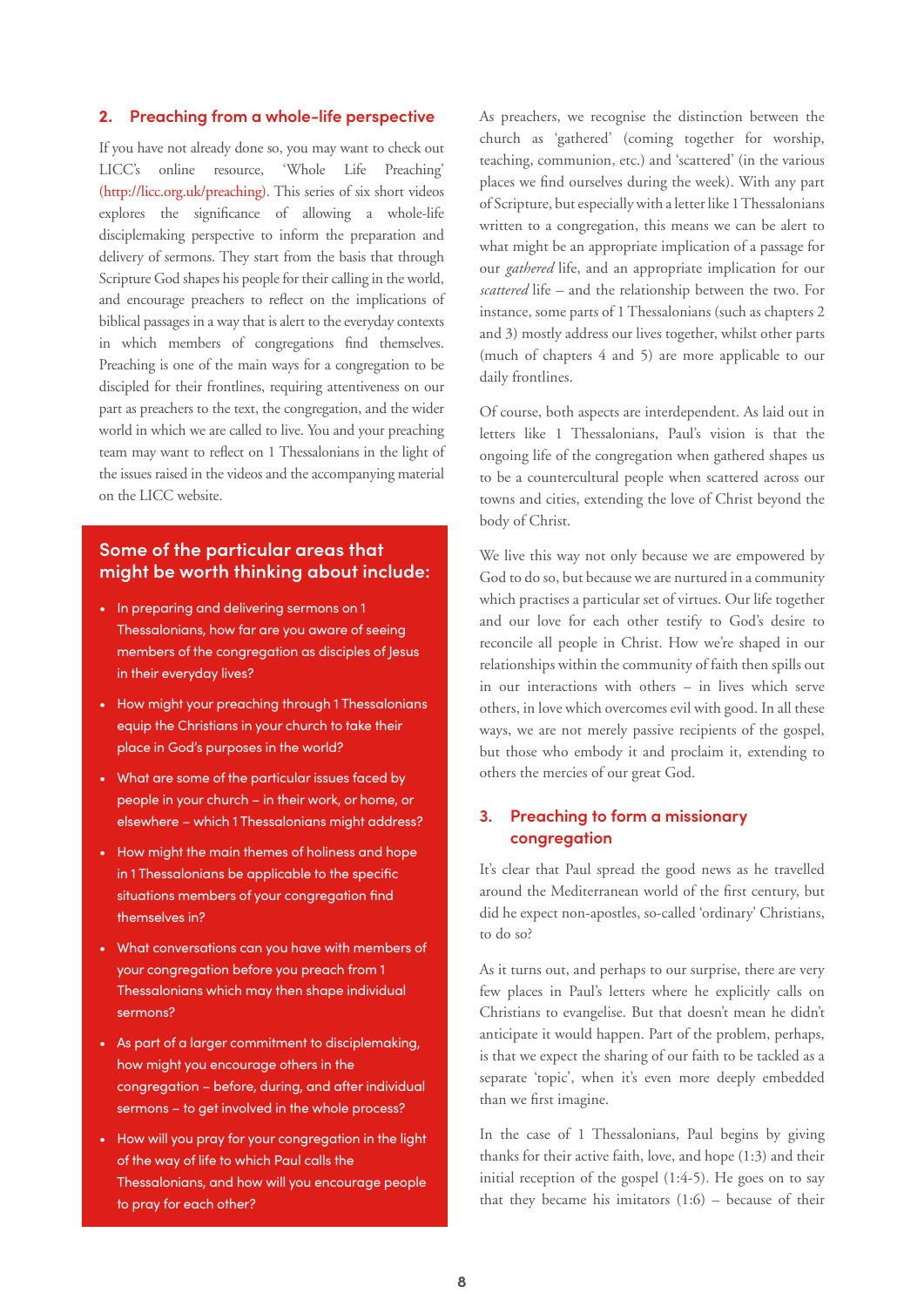acceptance of the word, the gospel, in affliction, with the joy of the Spirit. As a result, they in turn became an example to believers elsewhere (1:7), and the word of the Lord 'rang out' from them, their faith becoming known 'everywhere' (1:8). Moreover, their conversion was more than just a change of mind or a new religious feeling; it included actions which were widely reported on because they were publicly visible (1:9-10).

Paul doesn't specify *how* the Thessalonian believers were communicating the gospel to others. It could be any number of ways. And yet, Paul was confident and delighted that his congregations would continue the 'missionary' activity they'd seen him engage in, as the power of God which was at work in his proclamation of the good news continued to be active in those who had come to believe that good news for themselves.

When it comes to 1 Thessalonians, according to Michael Gorman, in *Becoming the Gospel: Paul, Participation, and Mission* (Grand Rapids: Eerdmans, 2015), 'Paul is writing a missional exhortation to a missional community' (74). The faith, love, and hope embodied by the Thessalonians would inevitably come out in their interactions with others beyond their gathering together, through faithful living in the public sphere. As Gorman says:

'What seems to be the case is that the Thessalonian believers not only *believed* but also *embodied* and *shared* the gospel. They did so not merely in their tight-knit community, but in their world: among their friends, relatives, associates, and so on... It seems highly likely, then, that the Thessalonian believers bore public witness to their faith, love, and hope – by what they did and did not do, and how they interpreted what they did and did not do – in various venues' (72-73).

Seen this way, according to Gorman, 'holiness... is not withdrawal from the world, as some might think. Rather, it is a kind of participation in the world in a radically new and different way'. So, the exhortation for a countercultural sexual and work ethic (in 4:1-12) is not just a call to be different for the sake of difference, but a plea for a life that pleases God, with an eye on the missional effect of a Godcentred approach to sex and work, within the context of love for fellow believers and involvement in the wider world.

And when it comes to hope, Gorman says: '[H]ow they grieved and how they hoped – specifically how they hoped in the midst of grief – was a form of bearing witness to family members, friends, associates, and so on. The church's hope was, and is, missional – again, not first of all by virtue of an intention to convert but simply by the virtue of the countercultural nature of the hope of the gospel' (101).

Whether it's sex or work or grief or hope, Paul reconfigures each in the light of the gospel. And living this way in Thessalonica will have missional implications. What Paul says about the Thessalonians living out their faith assumes a whole new orientation of life on the basis of what God has done and will yet do in Jesus, because the letter tells a different story about the way things really are. This means we can read – and preach – letters like 1 Thessalonians from the perspective of our missional identity as Christians in the whole of life and see how what Paul says shapes us and our congregations in our own walk of faith, love, and hope.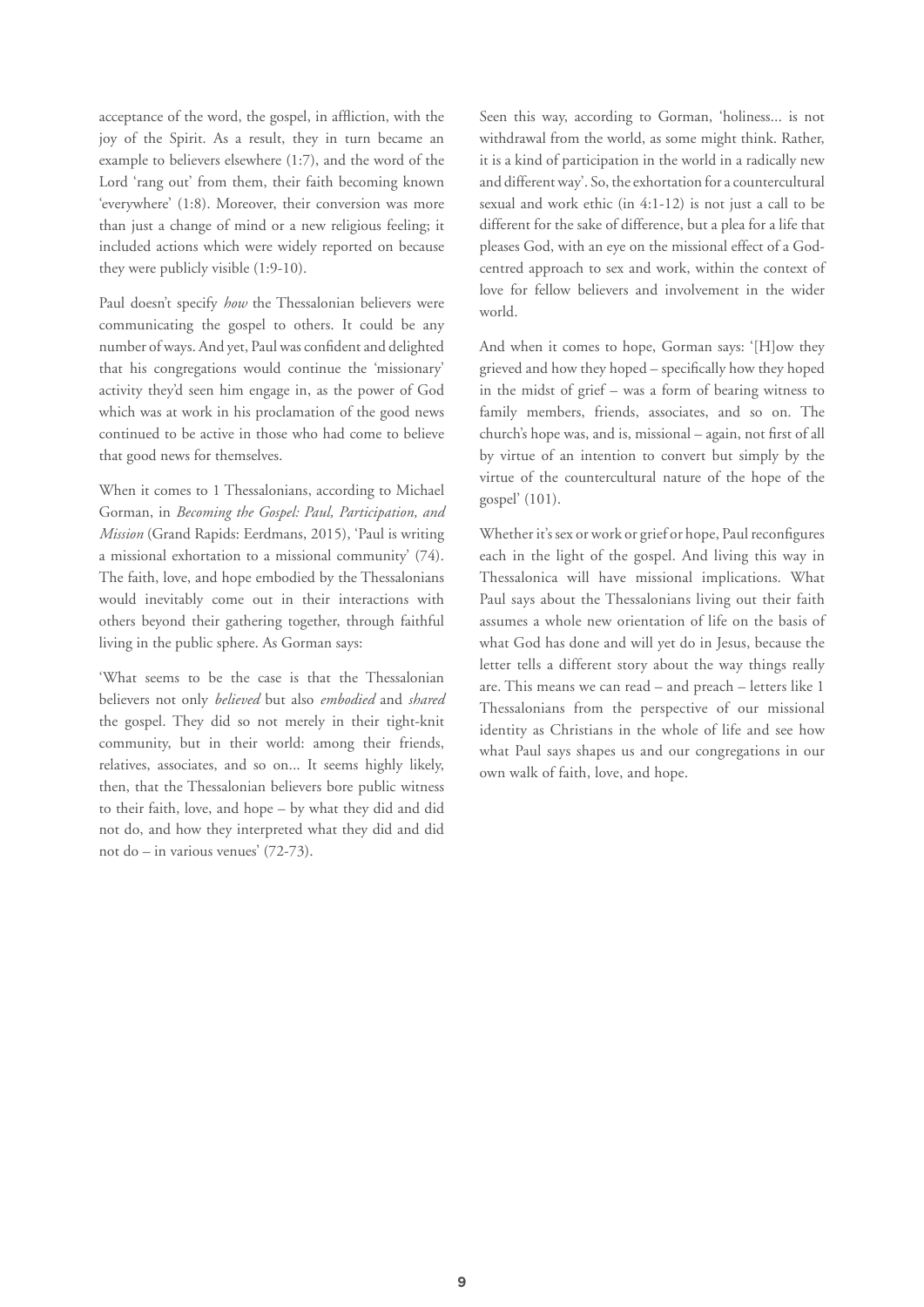

### "This new resource from LICC is a great gift to us all."

Dr Krish Kandiah, Founding Director: Home for Good, and author of Twenty-Four: Integrating Faith and Real Life



**A six-part video series on the power of preaching for everyday life** 

[Full series available free online at:](http://licc.org.uk/preaching)  **licc.org.uk/preaching**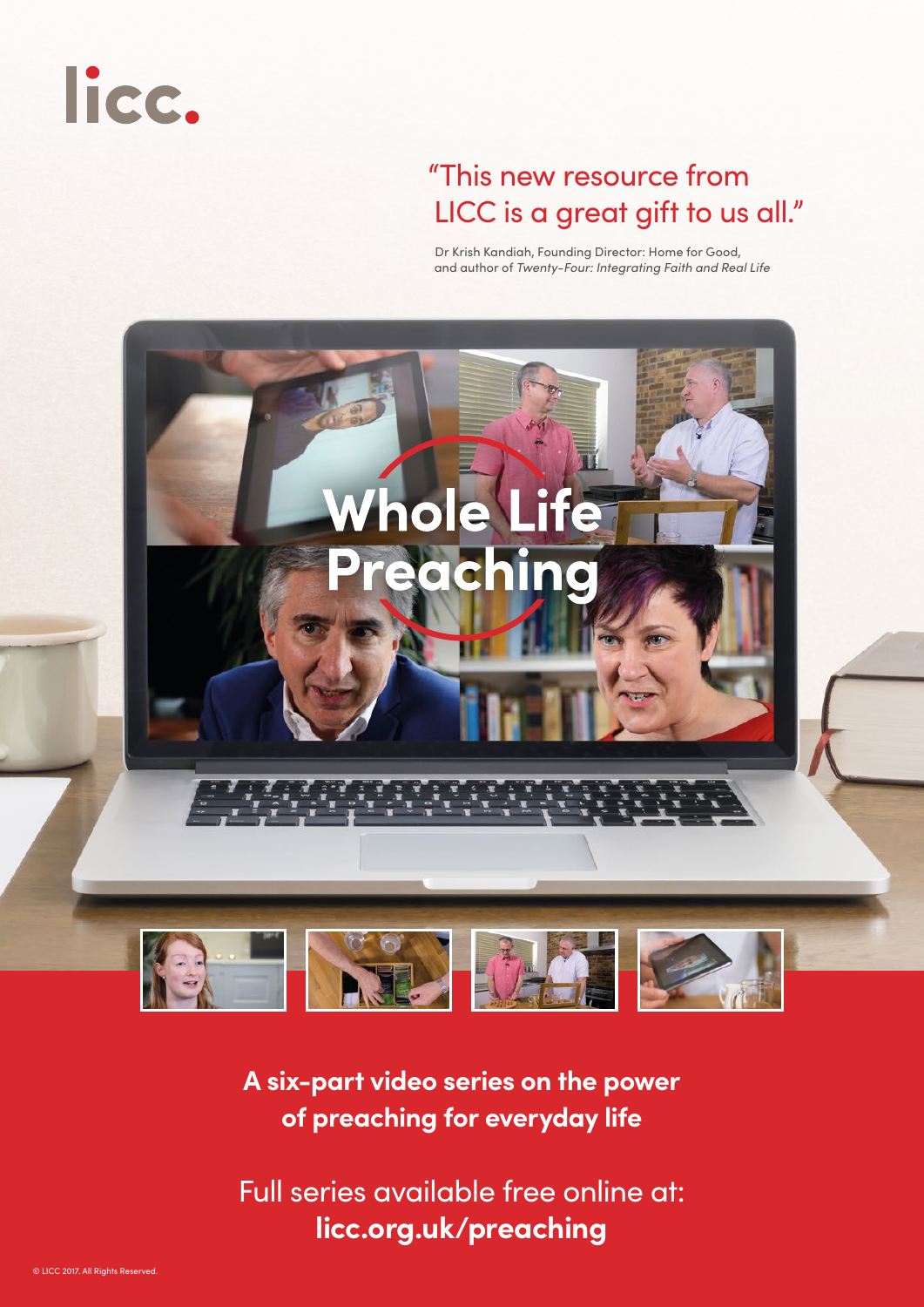## **Pointers for a Sermon Series**

The way biblical passages are preached – the points made and the implications drawn – will bear some similarity in different contexts, but will also necessarily differ depending on the nature and situation of the congregations. The illustrations and stories told in one location won't work as well in another location. The encouragements and challenges which flow from the text in one place won't necessarily be the appropriate encouragements and challenges for a different place. This is because the best preaching is local and contextual. On any given Sunday, you are preaching from *this* biblical passage on *this* day in *this* part of the country to *this* congregation with *this* set of joys and challenges, *this* collection of issues and questions.

With that in mind, what follows is not so much a series of polished sermon outlines ready for preaching through 1 Thessalonians (as if they could be picked up and dropped into any congregational context), as a set of pointers for each section of the letter. Some relate to the passage itself, and some to possible implications of the passage for the everyday lives of the people to whom we preach.

They are offered not to close down conversation but to open it up – the kind of thoughts that might be shared over a coffee and an open Bible. What's missing are *your* responses, the ones that start, 'Yes that's great, but did you see what Paul says in that verse?', or 'Given where my people are, I think I'd need to emphasise this particular aspect of the passage', with the prospect of opening up further exploration.

Many churches coordinate their Sunday preaching programme with their small group activities during the week. It helps keep the congregation together on a biblical book or topic. It provides opportunities for teaching to be reinforced, and for the frontline implications of a biblical passage to be explored further in discussion with others. That being the case, also provided in a separate document is a set of questions for each passage for use by small groups.

#### **Visit [licc.org.uk/preaching](http://licc.org.uk/preaching)**

#### **The outline for a six-week series through 1 Thessalonians could look like this:**

- **1. 1 Thessalonians 1:1-10 Christian Mission: Passing it On**
- **2. 1 Thessalonians 2:1-16 Christian Imitation: Pleasing to God**
- **3. 1 Thessalonians 2:17-3:13 Christian Friendship: Longing to Share**
- **4. 1 Thessalonians 4:1-12 Christian Holiness: Living it Out**
- **5. 1 Thessalonians 4:13-5:11 Christian Hope: Waiting with Confidence**
- **6. 1 Thessalonians 5:12-28 Christian Community: Walking with Others**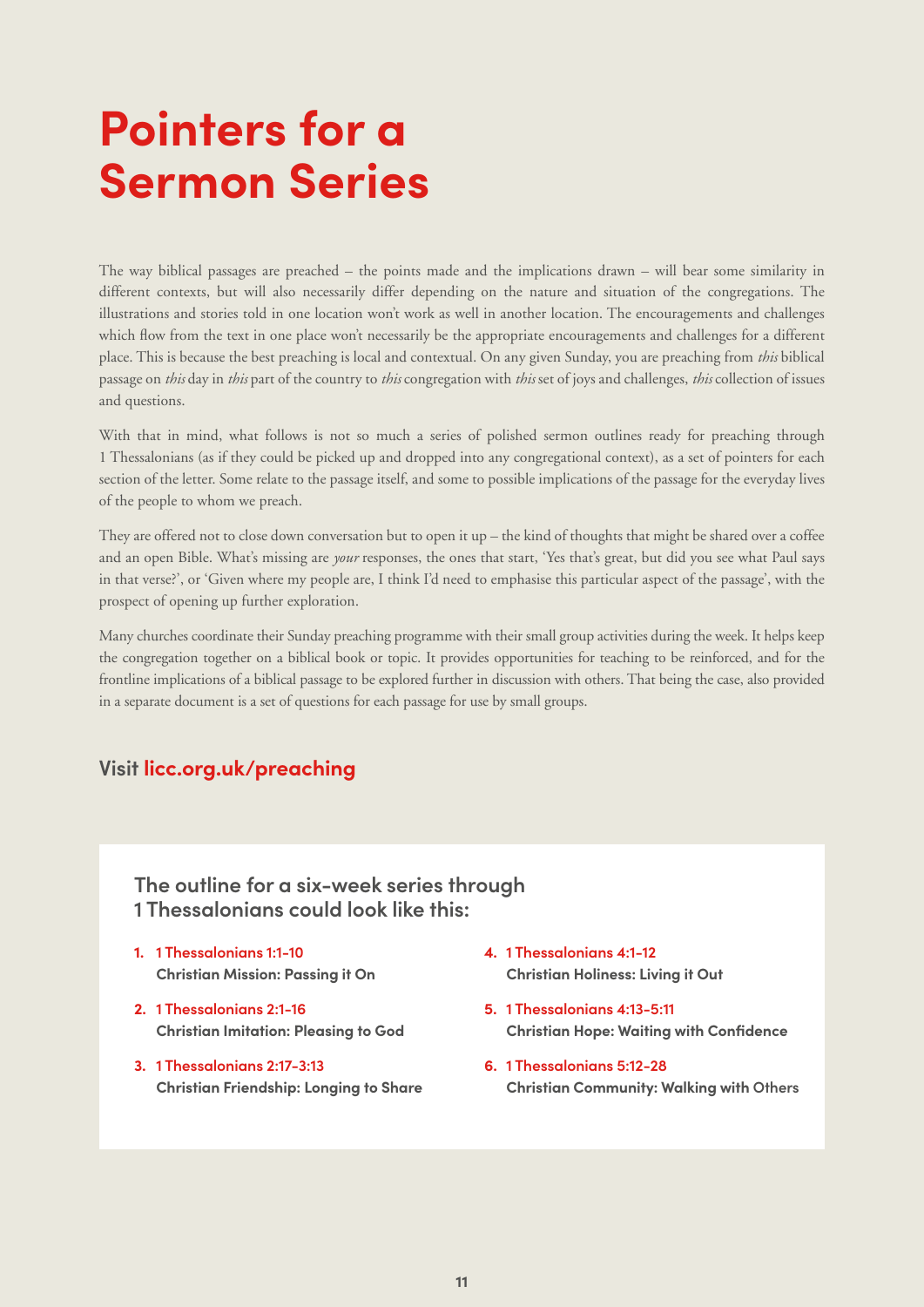**1 Thessalonians 1:1-10 1 Christian Mission: Passing it On**

#### **Paul, Silas, and Timothy thank God for his saving work in the Thessalonians and its impact on others.**

#### **Reflections**

You might like to include something about Thessalonica as well as the founding of the church (Acts 17:1-9) to introduce the series (see further the introduction to this preaching pack). This introductory material could be wrapped into reflections on 1:1-3. Those preaching more slowly through the letter may want to start with a sermon on Acts 17 about the founding of the church and the background to the letter.

The opening section of the letter provides an opportunity to reflect on the nature of the *church* (1:1-3) and the difference the *gospel* makes to people's lives (1:4-10) within the context of God's overarching mission to bring salvation to all nations.

All change? A possible way in to the sermon would be to talk about our cynicism about the possibility of people changing (there is potential for some humour here!), and yet the offer of transformation at the heart of the Christian message.

#### **The church at Thessalonica (1:1-3)**

What picture comes to mind when we think of the church? What do we think a church should look like?

- The church is a gathered community of people (1:1). When the New Testament uses the word 'church', it never has in mind a building. In secular contexts the word could refer to any gathered assembly, such as a political body, where the primary focus is on the people who gather. The Old Testament uses the word in contexts where Israel is assembled together, which shows something of its significance in Paul picking it up to describe the community of Jews and Gentiles brought together in Christ.
- The church has its identity in God the Father and the Lord Jesus Christ (1:1). Because of what God has done through Christ, we have been brought into a community in which we are incorporated into Christ and related

to each other – not as a lifeless organisation but as a living organism.

• The church is marked by faith, love, and hope (1:2-3). These are not merely inner virtues, but are productive; not just taken out of the wardrobe on Sunday morning, but worn throughout the whole week. Faith, love, and hope crop up elsewhere in the letter, and come together again as a triad in 5:8.

#### **The gospel in Thessalonica (1:4-10)**

What do we understand by 'the gospel'? What difference do we expect it to make in our lives?

- Chosen: how did the gospel come? (1:4-5). Conversion begins with God, not us, and flows out of his *love* for us (1:4). Paul, Silas, and Timothy know the Thessalonians were chosen because the gospel came not just with words (essential though words are – see Acts 17:2-3), but (note the triad) with: (1) power, (2) the Holy Spirit, and (3) deep conviction – and by people who were a living example of their message (1:5).
- Changed: What effect did the gospel have? (1:6-8). Another triad: (1) they became imitators – not just of the apostles, but of the Lord (1:6); (2) they became a model (singular), suggesting this was true of the whole church (1:7); (3) they became heralds – not just with their lives, but with their lips too (1:8).
- Converted: What difference did the gospel make? (1:9- 10). Another triad on the threefold difference the gospel brings about: (1) turning (the past dimension) – 'you turned to God from idols'; (2) serving (the present dimension) – they had become God's slaves; (3) waiting (the future dimension) – for the return of God's son.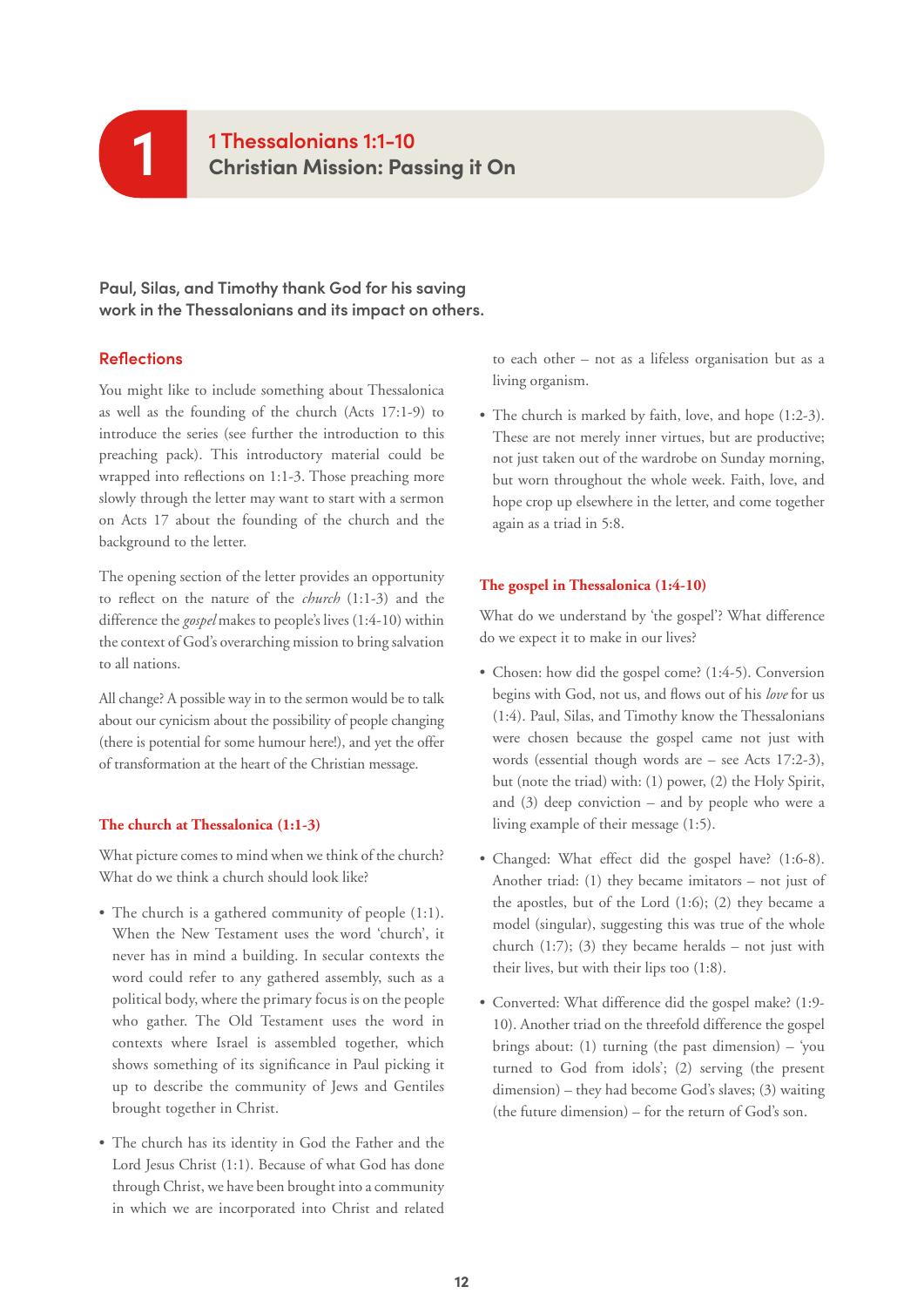### **1 Thessalonians 1:1-10 Christian Mission: Passing it On**

#### **Implications**

**1**

- Thanksgiving permeates this opening, providing a prompt to ask how often we give thanks and what we're thankful for. What we give thanks for is an indication of what our heart longs for.
- Faith, love, and hope (1:3 hope is mentioned last for emphasis, fitting in with one of the major themes of the letter) are not inner virtues, but get coupled with practices – work, labour, endurance. When Paul returns to faith, love, and hope in 5:8, they are part of the armour we need to engage in spiritual battle. How are these to be worked out in everyday life? What examples could we offer as an illustration?
- This passage could be preached by looking at the reputation of your church family. How do you want to be known? What are you known for? Are you happy with that? (Would Jesus be happy with that?) Paul sees the Thessalonians as a church with a great reputation that flows from all that God has done. Reputations are built by people who aren't always looking over their shoulder to see what others think; they are built by responses and actions that flow out of identity. What does this passage encourage you to pray for as a church?
- The passage provides an opportunity to reflect on how idolatry enslaves us, and the freedom that comes in turning to God. In *Counterfeit Gods* (London: Hodder

& Stoughton, 2009), Tim Keller helpfully reminds us of the distinction between *surface* idols and *deep* idols. *Surface* idols are the car we have, or the spouse we'd like, or the hobby we spend a lot of time on, or the extra money we think will make all the difference. It could be keeping the lawn trimmed, or making sure the house is always clean, or getting promoted at work, or being complimented on having such well-behaved children. Many of these are good things, even right things. The problem is that we want them *too* much, or for the wrong reasons – because behind each *surface* idol is a *deep* idol, the *real* need we're trying to meet – security, significance, approval, comfort, control. And that's what we *really* worship, that's what we really love. If we turn from the idolatry that we see around us and in us, how does following Jesus address our deepest needs and desires? What would people notice that was different about us?

• In his 'Bible Speaks Today' commentary on 1 and 2 Thessalonians, John Stott notes that two points stand out in this passage: (1) the church which receives the gospel must pass it on; (2) the church which passes on the gospel must embody it – two key features of Christian mission.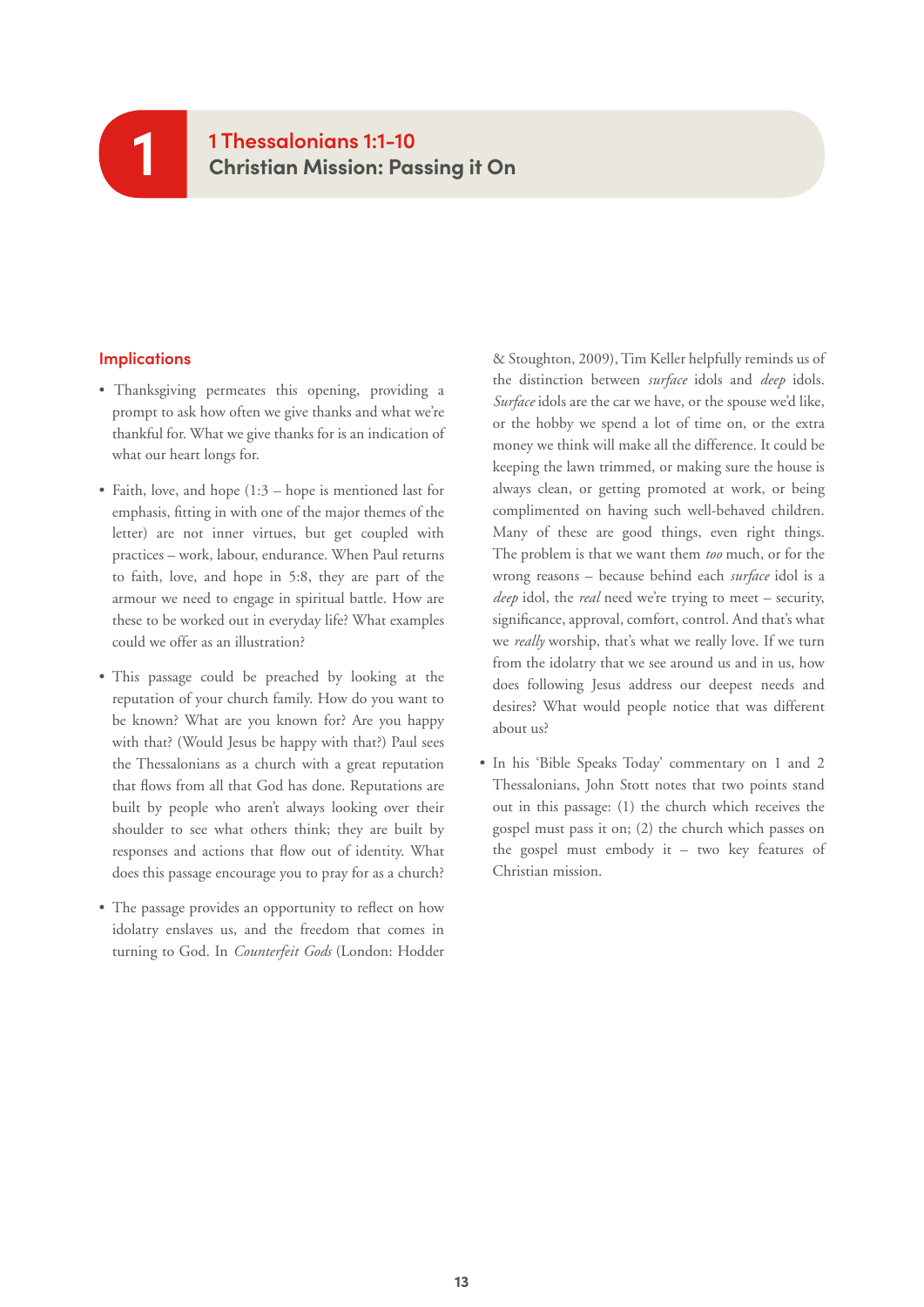### **1 Thessalonians 2:1-16 2 Christian Imitation: Pleasing to God**

**Paul, Silas, and Timothy spell out the pattern of their ministry among the Thessalonians, providing a model for them to emulate, and give thanks for the church's reception of the word of God in the face of persecution.**

#### **Reflections**

Those going more slowly through the letter might choose to treat 2:1-12 and 2:13-16 in separate sermons. Doing so would allow for a more extended treatment of the riches to be gleaned from 2:1-12 and the difficult issues contained in 2:13-16. The passages are linked by the thanksgiving in 2:13 for the way the Thessalonians received the message brought to them and lived out for them by Paul, Silas, and Timothy. The passages are also linked by the theme of 'imitation' – which is at least implicit in 2:1-12, and explicit in 2:14. Both sections conclude with a reference to the future (2:12, 16).

In the light of 2 Thessalonians 3:9 (cf. 1 Corinthians 4:6; 11:1; Philippians 3:17), it seems clear that Paul's description of how he chose to live in Thessalonica functions as a model he hoped Christians would follow. Even in this passage, his claim that he didn't act with 'impure' motives (2:3) anticipates his call for the Thessalonians not to be 'impure' (4:7), his claim that he did not take advantage of anyone with greed (2:5) anticipates his desire that they not take advantage of each other (4:6), and his claim that he worked with his hands (2:9) anticipates his later instruction for them to do the same (4:11). Hence, whatever implications there may be from the passage for church leaders, there are extended implications for Christians more widely.

#### **Integrity in lifestyle (2:1-12)**

It's sometimes suggested that Paul is defending himself and his companions against accusations that have been brought against them. But that's not necessarily the case. In a context where the apostles were competing with other wandering teachers and philosophers (and where it would be all too easy to be cynical about motives), Paul makes it clear what they were like: both in *negative* terms ('we weren't like this') and in *positive* terms ('we were like this'). As he does so, there is an implicit call on the Thessalonians to live the same way.

- Boldness: helped by God (2:1-2). Their experience at Philippi might have destroyed their confidence, but they came to Thessalonica nonetheless, because they were made bold by God to preach the gospel.
- Wholeheartedness: approved by God (2:3-4). Note the 'for' at the start of verse 3, which explains why they felt bold in the face of opposition. Note the contrast: not like this... but like this.
- Gentleness: inspired by God (2:5-8). There is another 'for' at the start of verse 5 (though the NIV doesn't include it), which suggests that 2:5-6 explains what is meant by not seeking to please people but God. They didn't use flattery or greed (2:5), nor were they seeking praise (2:6). They deliberately refused to do things that might lead people to doubt the integrity of the message. The contrast comes in 2:7-8 with striking family metaphors: like young children (according to one way of reading 2:7b), and like a mother, they were gentle, caring, loving, and sharing.
- Blamelessness: worthy of God (2:9-12). Once again, verse 9 begins with 'for', with Paul explaining in more detail what he's just said. His claims that they were not a burden on the Thessalonians is confirmed by how they lived among them. They supported themselves by working rather than making financial demands on their converts (2:9, and Paul has more to say about this in 4:11-12), and their behaviour was beyond reproach (2:10). Paul individualises what he is saying: they behaved this way – not just as a mother, but as a father – to *everyone* in the community (2:11-12).

#### **Endurance in persecution (2:13-16)**

The suffering in view here is that which comes about through persecution. Paul encourages the Thessalonians to see that their experience of persecution was part of longerterm patterns of response to God's word, and to give them confidence that they can keep going despite their suffering,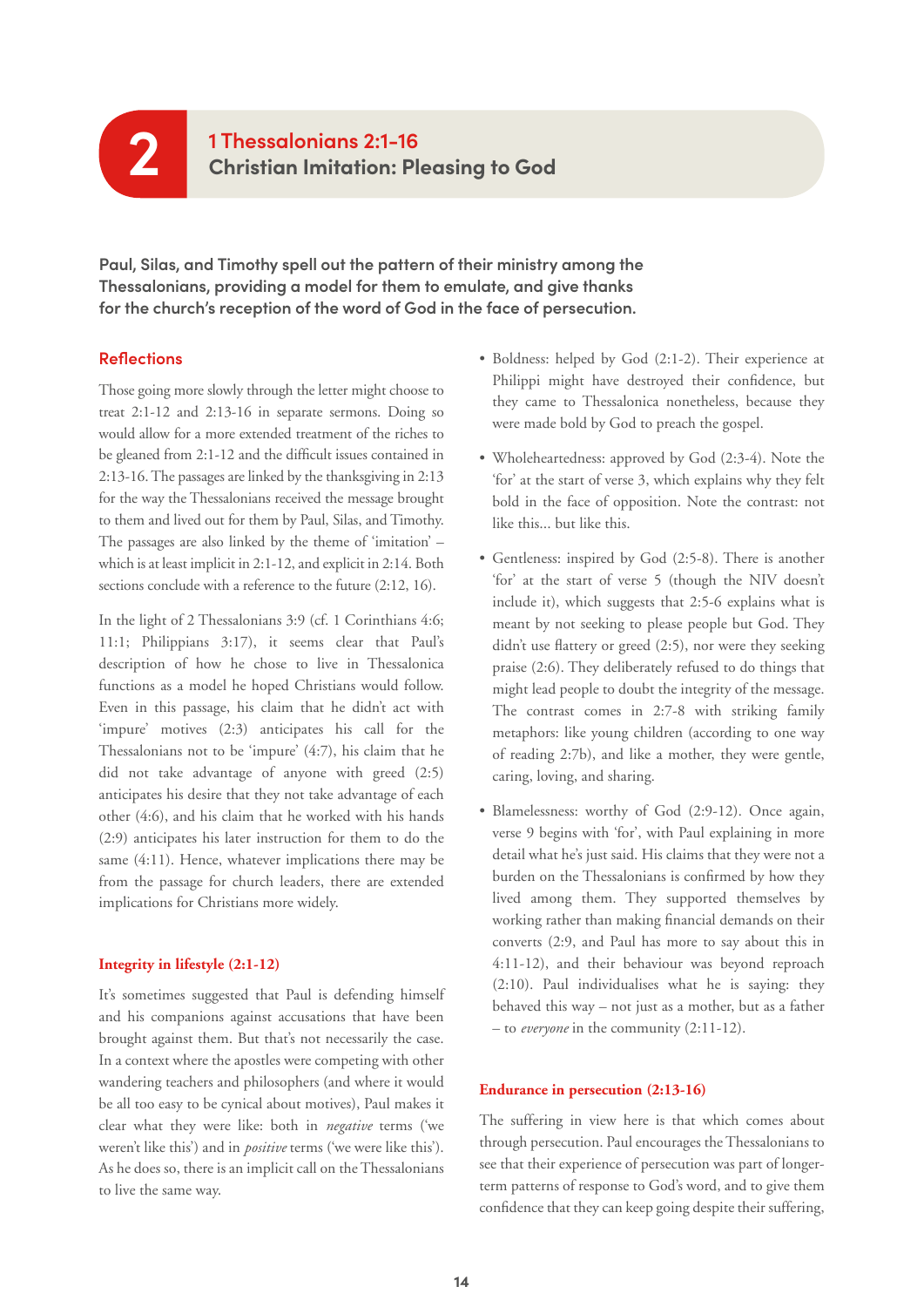because the persecution they experience now will result in their eventual vindication.

- Reception of the word of God (2:13). Cf. 1:5. When we receive, accept and believe the word of God, and when it continues to work in us, that might bring hostility and persecution – even from those close to us.
- Imitation of the churches of God (2:14). Our suffering of persecution doesn't mean something has gone wrong; it places us in solidarity with others – with the earliest churches, with Paul, with the Old Testament prophets, with Jesus himself.
- Vindication by the judgment of God (2:15-16). Vindication is also part of the pattern. Note that the verses are not talking about all Jews in general, but those who did the things that are mentioned.

- The idea of 'imitation', so important in 1 Thessalonians, was introduced in the previous passage (1:6-7) and is now picked up here. Paul provided a living pattern when he was present with churches (1:5b; 2:10), and trained other leaders to do the same (1 Timothy 4:12; Titus 2:7). All such imitation follows the supreme pattern of Jesus (Philippians 2:5-11). Think about how imitation works in other spheres – cooking, gardening, art, sports. There is a challenge here about what way of life we're calling others to follow.
- Paul and the others not only taught the Thessalonian Christians a new way of life, but showed them how God works through those who are willing to do things in God's way, rejecting common wisdom about the way to get things done. What wisdom is there here for how God's people are to live in their various contexts?
- In his NIV Application Commentary on 1 and 2 Thessalonians, Michael Holmes highlights four behaviours Paul wanted the Thessalonians to imitate: (1) Paul modeled a clear sense of priorities; (2) Paul modeled a clear sense of concern for the integrity of the gospel; (3) Paul modeled a clear sense of love and commitment to those to whom he ministered; (4) Paul modeled a clear sense of the goal toward which he worked. These points are applicable to life outside the church as well as inside the church.
- There is a danger in trying to be a certain church (a church like that described in the opening chapter of the letter) that we ride roughshod over one another or judge harshly. Paul's leadership suggests a way of being church together that builds a different sort of community. One important implication would be to explore how well we are helping one another to grow along the lines envisaged in the passage. It could also provide a moment to explain why some things (e.g., praying, preaching, small groups) are done in a certain way in our church communities, in order to encourage and promote a particular way of thinking and living.
- The section about persecution may not feel directly applicable to UK Christians today, although some of us may experience hostility because of our faith. And there are many places in the world where people do suffer persecution as a result of receiving the word of God. But maybe the church in the UK will suffer a period of more intense persecution, where those who profess Christ will suffer. This passage reminds us that, in such cases, nothing has gone wrong with God's plan. We are sharing in the sufferings of God's true people, of Christ himself, and – like him – we will be vindicated in God's good time.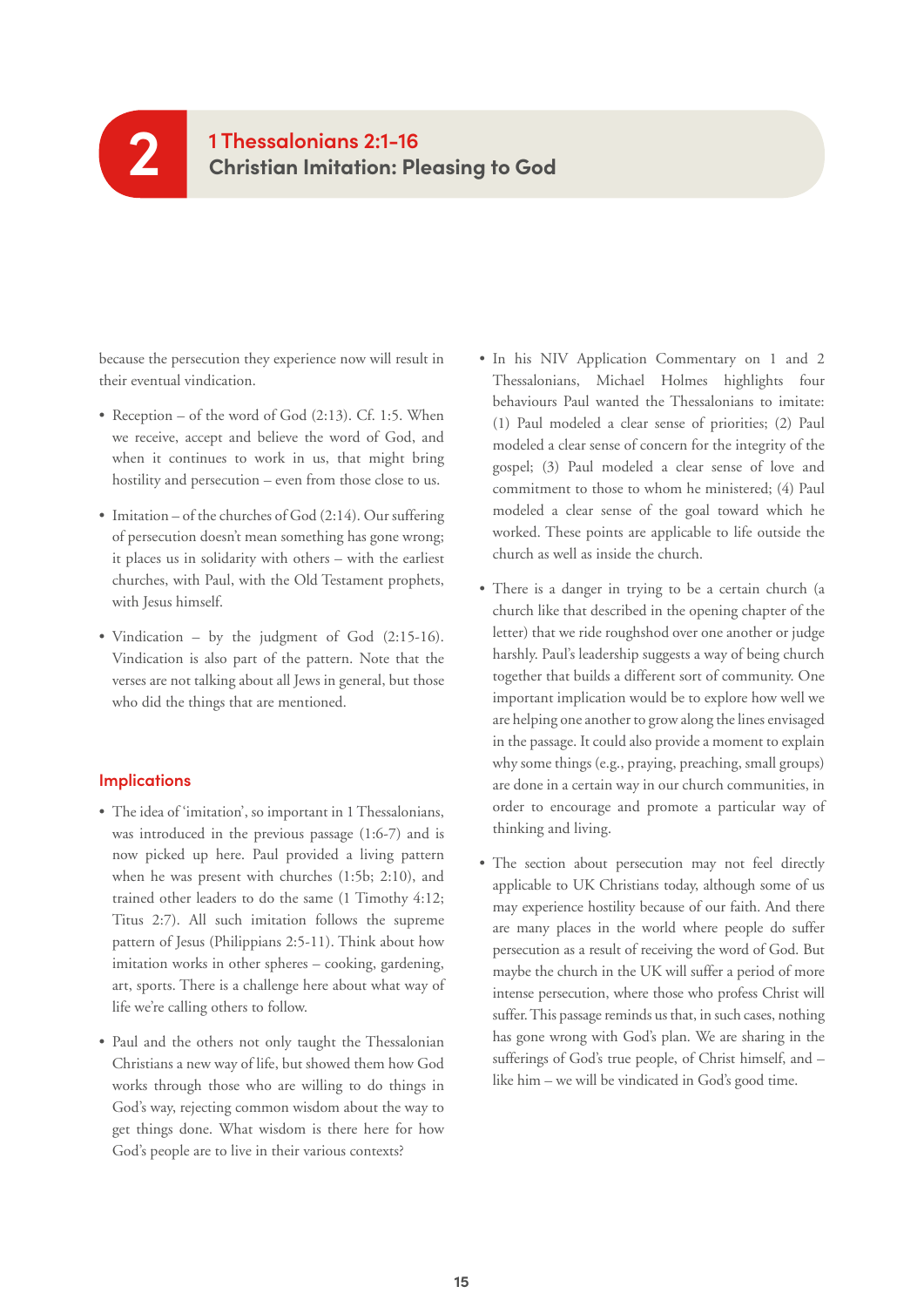### **1 Thessalonians 2:17-3:13 3 Christian Friendship: Longing to Share**

**Paul, Silas, and Timothy renew the bond of friendship with the Thessalonians, expressing their feelings of separation from them, their longing to see them, their joy at news of their lasting faith in the face of suffering, their desire to make up what's still lacking in their faith, and praying for them.**

#### **Reflections**

1 Thessalonians is sometimes classified as a friendship letter, partly because of the language that's used in this passage, regularly found in letters written between friends expressing their feelings for each other and their commitment to each other. The section is marked by deep emotions on Paul's part, an expression of feelings for his friends that is almost intense. It allows us to plot something of what Christian friendship looks like as Paul describes his own relationship with the Thessalonians.

- Concern: attempting to visit the Thessalonians (2:17- 20). Paul's use of family metaphors (see 2:7, 11) continues here with his description of being 'orphaned' from the Thessalonians, longing to visit but being prevented (we know not how) from seeing them, the fruit of his ministry.
- Cost: sending Timothy to the Thessalonians (3:1-5). Concern is one thing, action is something entirely different, but they followed through on their concern when they 'could stand it no longer' (a phrase found in both 3:1 and 3:5).
- Consolation: receiving good news from the Thessalonians (3:6-8). We can sense the sheer relief and delight when Timothy returns with good news.
- Commitment: praying for the Thessalonians (3:9-13). A commitment expressed in thanksgiving (3:9-10) and prayer (3:11-13).

- Satan is real. He tries to harm gospel work. We need discernment and protection.
- The significance of warning disciples about the road ahead, about the possibility of persecution, being prepared for difficult times, and teaching them to depend on God and find encouragement in a community that loves and supports each other, and hope in what is to come.
- As a case in point, there may be something here that connects to the experience of people in the workplace, where we need to be careful what we say and how we say it because of the potential consequences, which might meet with disapproval or even discipline. But the implications of Paul's words about persecution to Christians living in different circumstances is complex. It could be helpful to tease out what counts as real persecution, what amounts to the rough and tumble of living in a secular, pluralist society, and what might be self-inflicted through lack of tact or bad manners! This could provide an opportunity for some members of the congregation to share their own experience in this area.
- Timothy was to strengthen and encourage the Thessalonians – especially as Paul was afraid they might have been blown off course (3:1-5). Christian friendship acknowledges the reality of weakness, the possibility of failure, the likelihood of disappointment, and still draws alongside.
- But 3:6-8 reminds us in beautiful language about the strength and refreshment that good friendship brings, the consolation and comfort of friendship working well.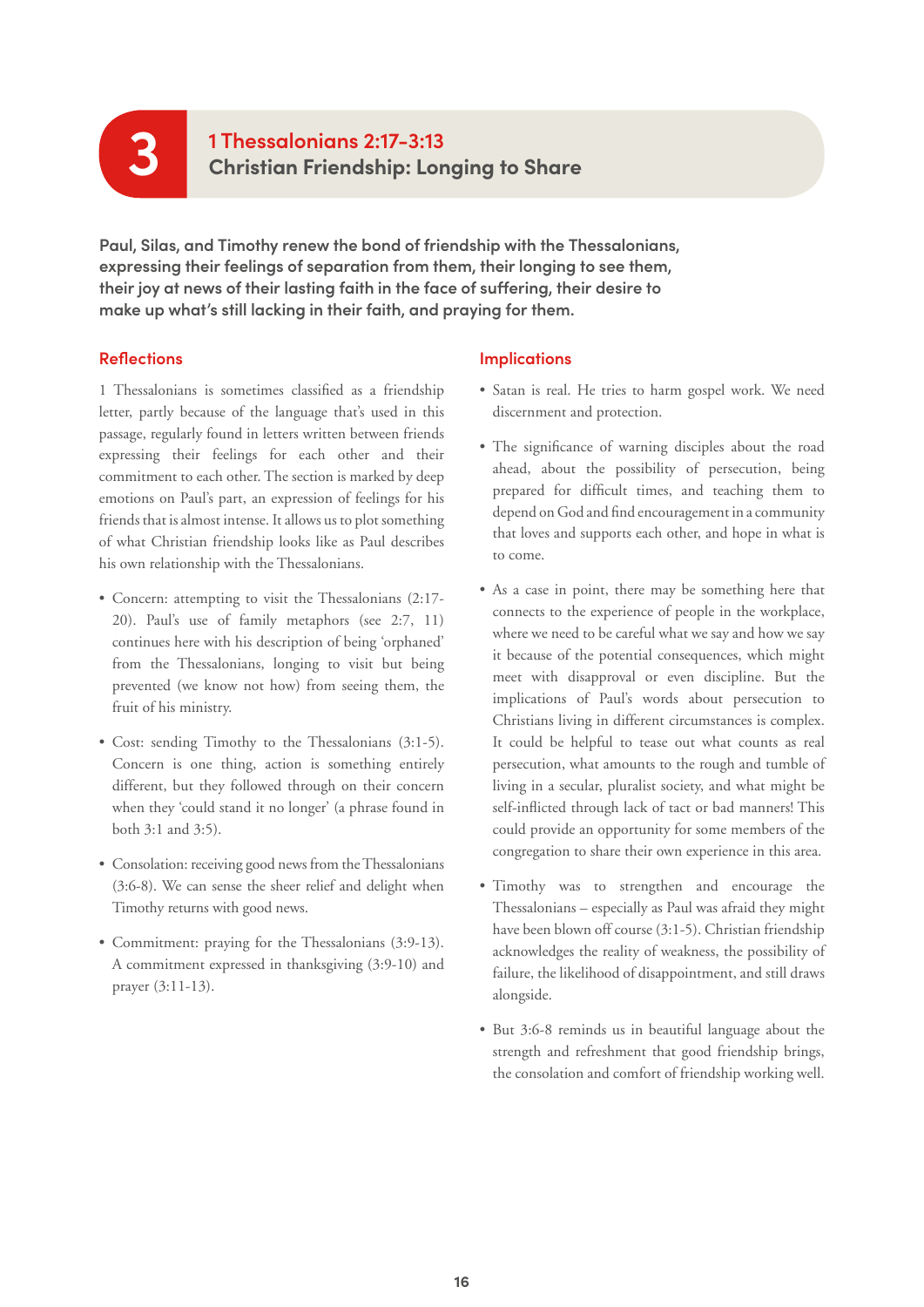### **1 Thessalonians 2:17-3:13 Christian Friendship: Longing to Share**

• Note the model Paul's prayer provides (3:10-13). It's rooted in thanksgiving, thanking God for each other. It's grounded in God himself, the God we know through our Lord Jesus Christ. It brings together past, present, and future, where Paul rejoices in what God has done in the *past*, asks for God to continue to work in the *present*, and prays for the present in the light of the *future* 'when our Lord Jesus comes with all his holy ones'. It expresses concern for others, what is best for others – overflowing love (3:12), strengthened hearts (3:13a), and holy lives (3:13b). It's a prayer of Christian friendship.

**3**

- Think through the more general implications of this passage for Christian friendship. How can friendship equip us for whole-life discipleship – in the questions we ask of one another, the support we offer one another, the determination that we grow together as disciples?
- As a case in point, we need friends who can support us in our desire to be different in the face of pressure or even hostility to conform. Paul seemed to believe that his presence with the believers in Thessalonica would have enabled them to stand firm in the face of persecution. How does committed friendship in the church help counter the pressures we face? Our friendships in the body of Christ offer an opportunity to withstand the pressure of becoming like the rest of the world (the point of persecution?). This being the case, what sort of friend do we need? What sort of friend do we need to be to others?
- In his 'Bible Speaks Today' commentary on 1 and 2 Thessalonians, John Stott notes that two major responsibilities of pastoral ministry flow out of the previous passage  $(2:1-16)$  and this one  $(2:17-3:13)$  – our

commitment to the word of God (2:2, 8, 9, 13), and our commitment to the people of God. As we have noted, beyond the implications for those in church leadership, the passages invite reflection about the sort of community we are called to be – in our commitment to God in living in a certain way, and our commitment to each other. How does being a part of this kind of community shape us as those called to take our place in God's mission in the world?

• Although the chapters to follow will deal more fully with holiness and hope, two major themes of the letter, it's worth reflecting on how a confidence in the future has been embedded in the letter so far (1:3, 10; 2:12, 16, 19; 3:13), and how what counts as 'holy' is redrawn in the sort of lifestyle described by Paul and commended to the Thessalonian Christians.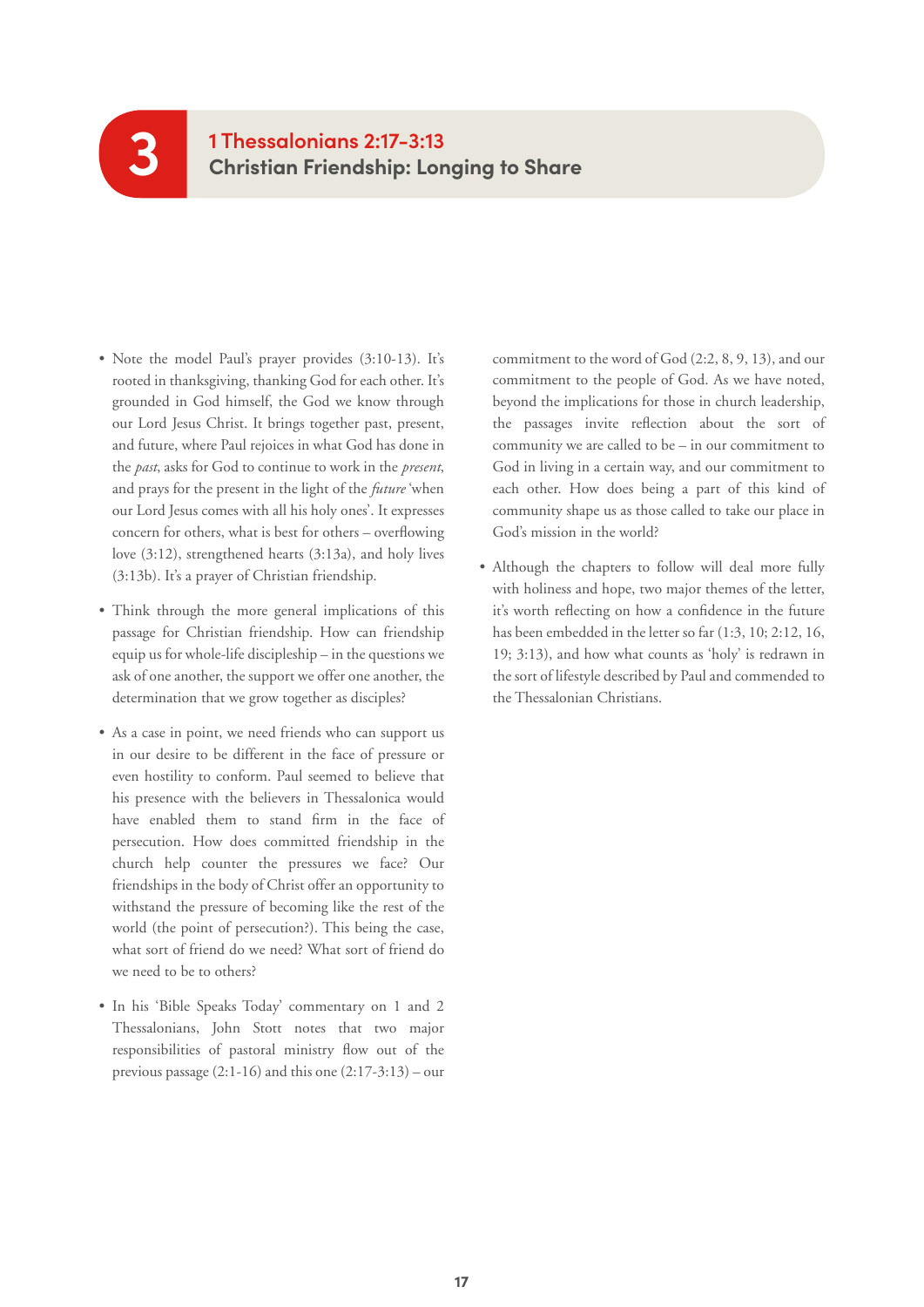

**Paul, Silas, and Timothy instruct the Thessalonians on the life that pleases God – in sexual relationships, love for each other, and daily work.**

#### **Reflections**

Here is a sermon for the scattered life. Sex and work are two fundamental aspects of life that were affected back in the garden of Eden. They define who we are as createdbut-fallen men and women. So it's important to get a handle on both aspects and the specific temptations of each. But they are also areas where we can model a different way of living.

'As for other matters' (4:1) shows a new topic is being introduced – which is how to 'live' (literally 'walk'), mentioned at the start and the end of the passage (4:1, 12), marking it out as a distinct section.

- Introduction (4:1-2). The first two verses set the scene not just for this section, but for the rest of the letter, and highlight three aspects of the instruction about to unfold: (1) *they speak as brother*s (4:1a), which fits with the family imagery used elsewhere in the letter to describe the bond between them and the Thessalonians: the instruction comes from inside the family-circle; (2) *they speak with authority*, as the phrases 'in the Lord Jesus' (4:1) and 'by the authority of the Lord Jesus' (4:2) suggest; (3) *they speak with encouragement*, noting that the Thessalonians have *already* been doing these things (4:1)! But Paul, Silas and Timothy tell them to live this way even more.
- A holy lifestyle (4:3-8). Holiness (4:3, 7) is addressed in the area of sex, where the exhortations are: (1) *to avoid sexual immorality* (4:3), in a context where a wide range of sex before and outside marriage was tolerated; (2) *to control the body* (4:4-5; cf. 1 Corinthians 6:19-20), possibly referring euphemistically to the genitals, or (less likely) to acquiring a wife; (3) *to honour others* (4:6a), which includes not exploiting others but looking out for their wellbeing; (4) *to fear God* (4:6b-8), so that we don't by our lives deny the Holy Spirit he has given us (the

language here is reminiscent of Ezekiel 36:27 and 37:6).

- A loving lifestyle (4:9-10). As seen already in the letter, a love that demonstrates itself in practical ways, which spreads out to others.
- A quiet lifestyle (4:11-12) which is striking in its mundaneness – serving God and others in our jobs, minding our own business, getting on with our work.

- The word Paul uses to describe their lifestyle in verse 1 and verse 12 is the word for 'walk' or 'walking' (4:1, 12; cf. 2:12). 'Live' is a reasonable translation, but the image of *walking* is a helpful picture, because it carries with it ideas about making progress, a series of steps one after another, heading in a particular direction. Good walking is steady; there's a consistency to it. And that's what the Christian life should be like.
- In a context where anything went, the preaching of the gospel involved teaching its implications for sexual conduct. In a context where some members of the church may have been sponging off other members, or getting involved in patron-client relationships, whereby someone of a lower status would attach themselves to a person of higher status in order to benefit from that connection, the preaching of the gospel involved teaching its implications for working life.
- For us as for the Thessalonians, we are called to live faithfully not just in the home or at church, but also in the public sphere of work, among our colleagues, employees, managers, associates, clients, and so on. Now as then, the sheer amount of time we spend at work means we're more likely to witness to others by *how we work* as much as by what we say at work. Now as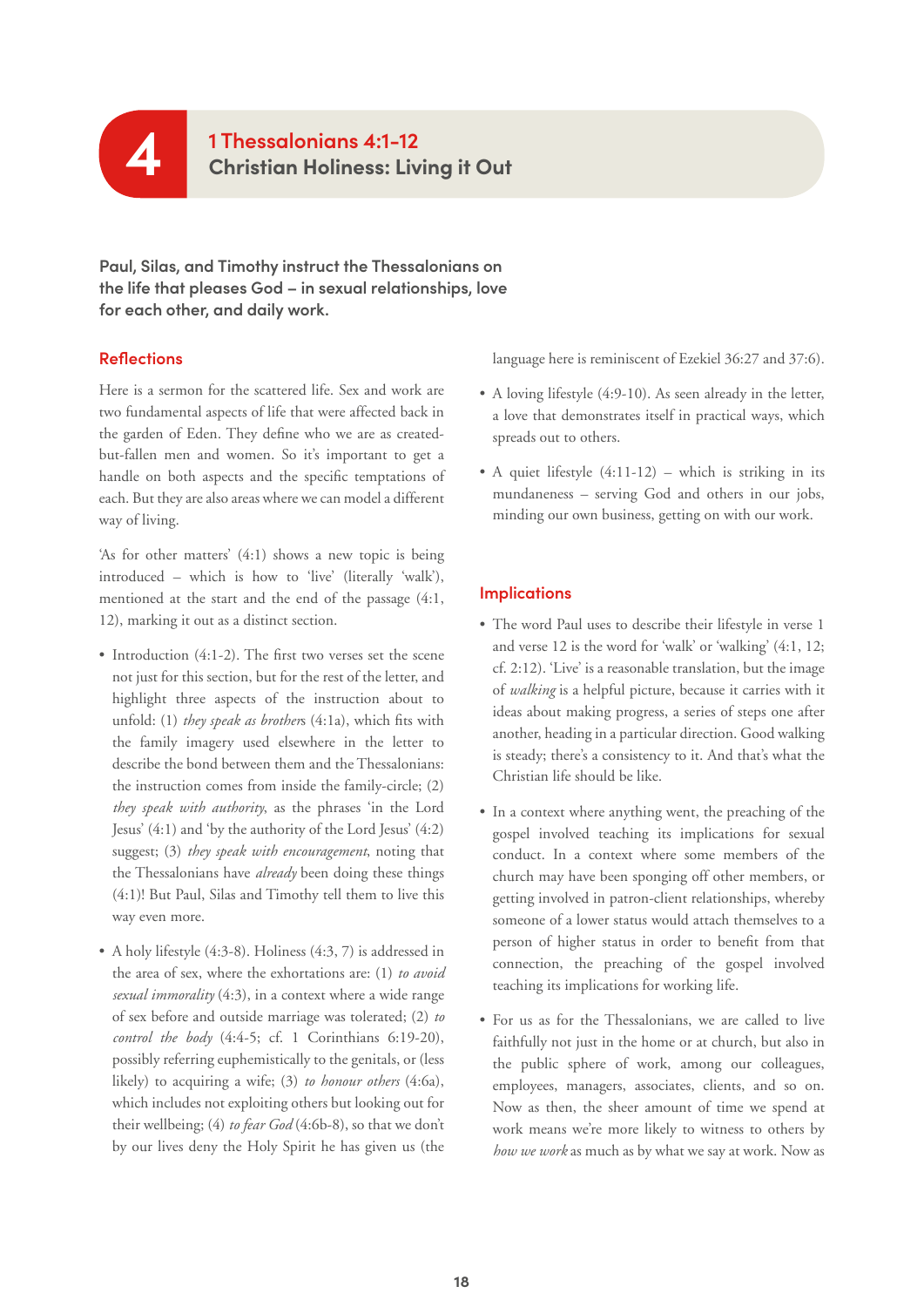

#### **1 Thessalonians 4:1-12 Christian Holiness: Living it Out**

then, holiness does not involve withdrawing from the world of work so much as participating in that world in a new and different way. According to this passage, it's a way which flows out of seeking to live a life that pleases God, within the context of love for fellow believers, and a missional concern for the wider world.

• Two important threads run through the whole passage – a 'love for God' element and a 'love for neighbour' element. The authors lay down the instructions they gave the Thessalonians 'in order to please God' (4:1-2), instructions which reflect 'God's will' (4:3), which were 'taught by God' (4:9). All told, eight times in all, God or Jesus is said to be the ground of these exhortations. But the instructions also shape relationships within and outside the Christian community. They are told not to 'wrong or take advantage' of each other (4:6), 'to love each other' (4:9), and to live and work in such a way 'to win the respect of outsiders' (4:12). Whether in our sexual relationships or our working lives, love of God and love of neighbour – like two hedges on either side of a dimly-lit road – provide the safest and best possible principles for navigating our Christian walk and witness to others.

• Work and sex are topics (along with money) that we tend to keep out of friendships (unless it's whingeing about work!). How can we be more accountable to one another in these areas of our lives? What are the particular temptations that we're likely to face? How do we live a holy life in these arenas?

'holiness does not involve withdrawing from the world of work so much as participating in that world in a new and different way'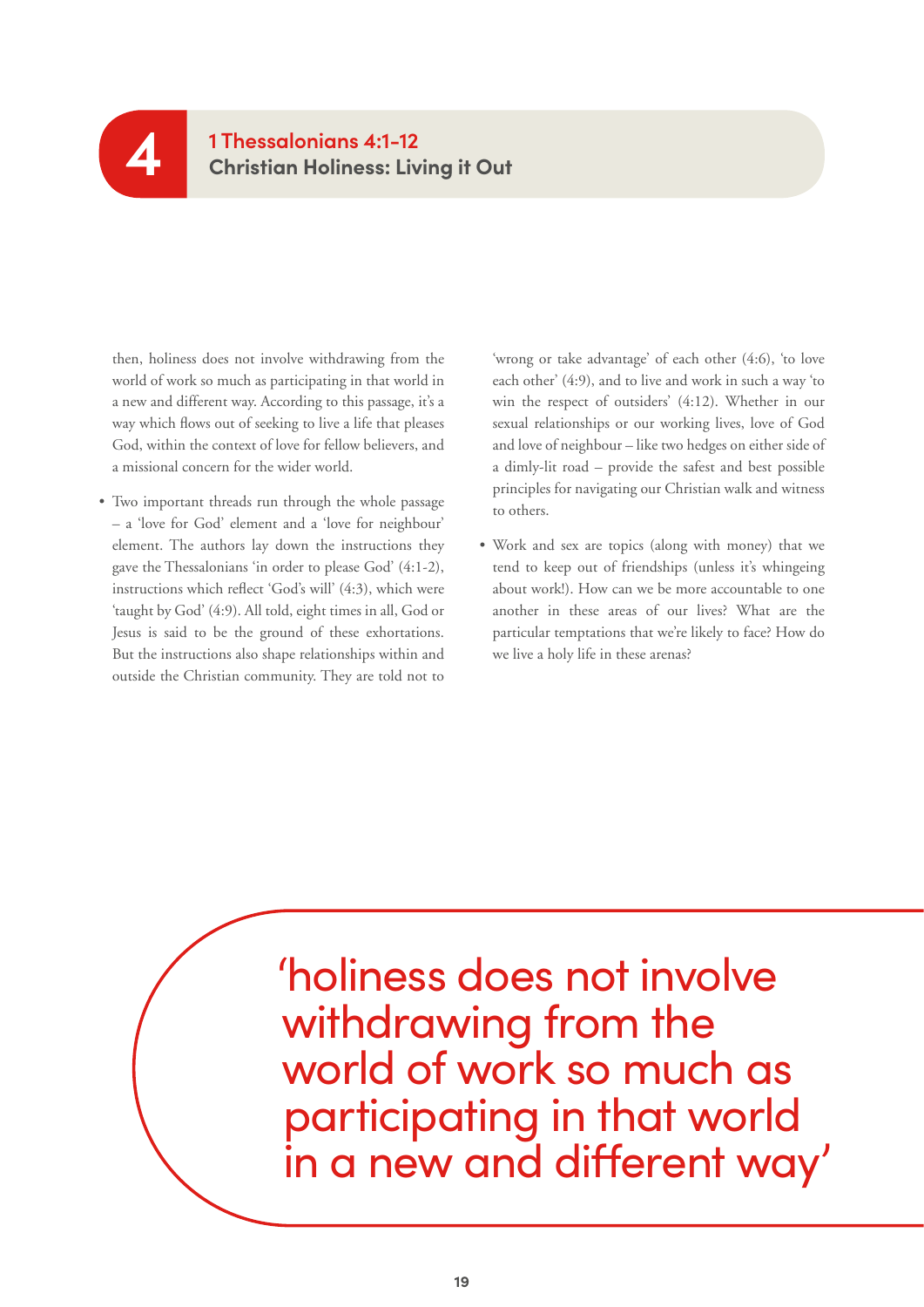## **1 Thessalonians 4:13-5:11 5 Christian Hope: Waiting with Confidence**

**Paul, Silas, and Timothy respond to questions that have been raised about the coming of Christ, assuring the Thessalonians that Christ's resurrection guarantees the resurrection of believers who have died before his return, and calling them to live as children of the light in alert anticipation of the unknown day when Christ will come again.**

#### **Reflections**

This is not a brand new topic – see 1:3; 1:9-10; 2:12, 16, 19; 3:12-13; 5:23-24 (in fact, most sections of the letter end with a reference to future hope).

The passage divides into two main parts – 4:13-18 and 5:1-11. Each one starts in a similar way, with an address ('brothers and sisters') and the word 'about', which introduces the topic in each case. So, 4:13-18 is 'about those who sleep in death' (4:13), and 5:1-11 is 'about times and dates' (5:1). The two sections also end in a similar way  $-4:18$  and  $5:11$  – with a call to encourage each other.

The rich metaphors and the allusive language used to describe the return of Jesus can be confusing. A loud command, the archangel's call, the sound of the trumpet, Jesus coming in the clouds from heaven – all these word pictures are, in a sense, attempting to describe the unimaginable. They highlight the importance of humility when it comes to trying to describe exactly what will happen and when.

• About death: be reassured (4:13-18). It may well be that some of the Thessalonian Christians had died (or even suffered martyrdom), and they were wondering whether they would miss out on Jesus' second coming. The writers assure them that both those who 'sleep' (4:13- 14) and those who survive (4:15-17) will all be present. They use the language of a royal visit with a welcome party. In the world of Paul and the Thessalonians, when a VIP was visiting a city, a welcome party would be sent out to meet them, and then together they would all return with joy to the city. That's the image here, which implies that once the reunion has taken place 'in the air', all will come back to the earth.

• About dates: be ready (5:1-11). Meanwhile, while life continues, the Thessalonians are to live in readiness for the Lord in case he comes in their lifetime. They are to be awake (5:4-5), alert (5:6-7), armed (5:8), and assured (5:9-10). As in 4:14, so in 5:9-10, we can have this hope because of what Christ has done on our behalf.

- This is a great passage to preach about death and hope. We normally only address these issues at funerals where people are often least able to take it all in.
- Note the need (a perennial need?) throughout the passage to introduce new converts to a proper hope and expectation about the future and how it shapes our lives here and now.
- Greek views of death varied widely, as views do today, but they were mostly characterised as being without hope. The Christian message of hope speaks directly into this context. Death remains painful. But Christians now, as then, need not grieve as others do when fellow Christians die.
- The Thessalonians were concerned whether some of their number had died in vain before the return of Jesus. We might not have that same concern, but we might go through times when we ask whether it has all been worth it. Paul's reiteration of the Christian hope was about more than comfort; it would give them a sense of resilience and purpose. Holding on to the end of the story is hugely significant if we are to keep running the race.
- The gospel doesn't promise release from the body but transformation of it – *then*, and in the way we live *now*.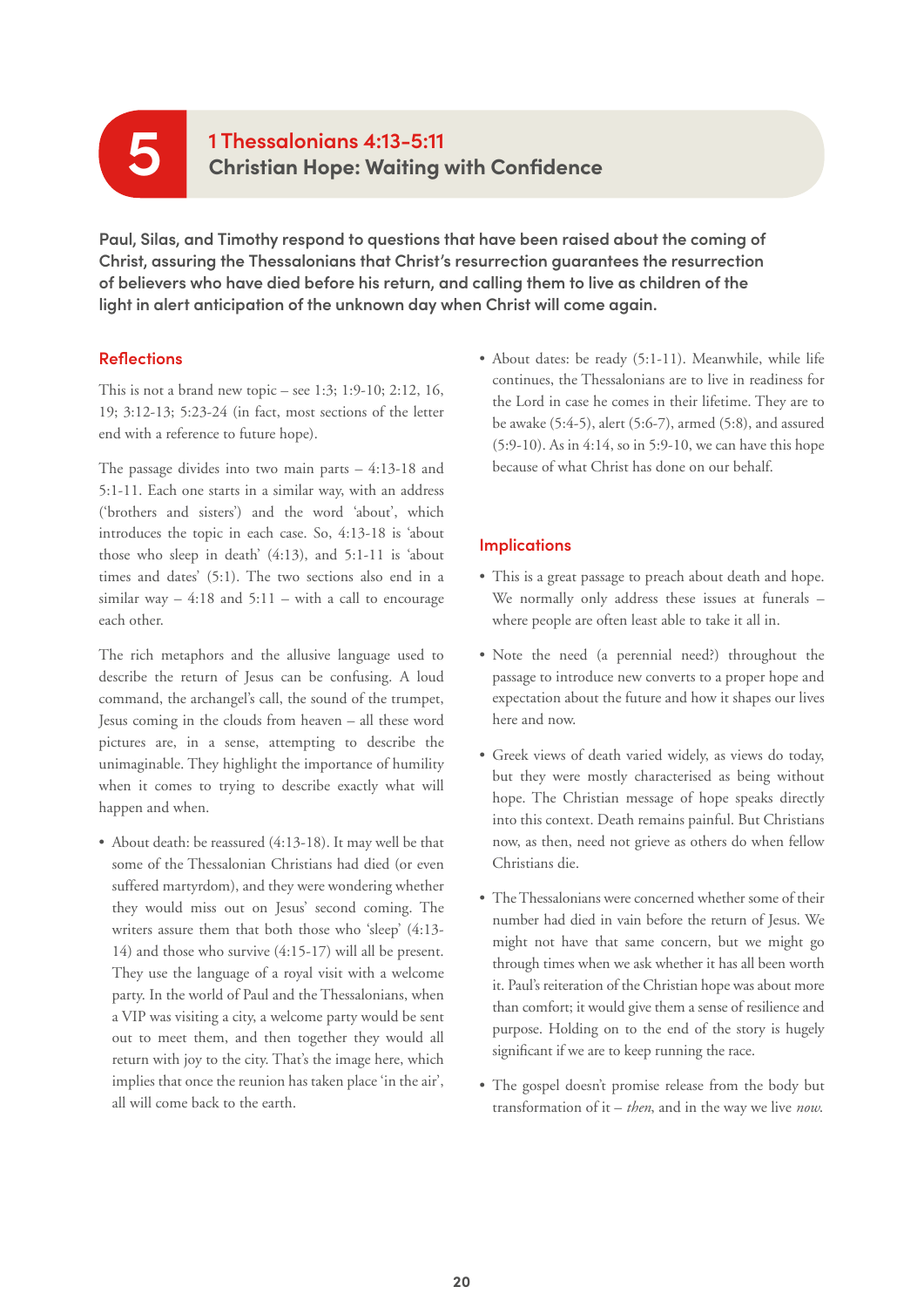### **1 Thessalonians 4:13-5:11 Christian Hope: Waiting with Confidence**

• Living in the light of Christ's return does not mean some mystical experience or retreat from daily existence. It's shown in the concrete, everyday actions that the writers have already described in the letter.

**5**

- There are some hints about what the opposite of vigilance looks like – sleepiness (distraction from things that matter), drunkenness (not merely too much alcohol, but insensitivity towards God), reliance on government or military for peace and security, and (from the previous passage) a poor sex ethic and a poor work ethic.
- If the appearing of Jesus as Lord is central, how does that change our reaction to political situations, or environmental concerns, or personal struggles? How do we live this out without appearing to be blasé or stupid or smug? How can we be a hope-filled people in society today? The passage encourages us to reflect on how we

can we demonstrate a different attitude to weakness, aging, and death. There may be possibilities here to involve members of the congregation who have a perspective on such matters (older people, nurses, undertakers).

• Paul looks *back* at what has gone before in the story of redemption – 'We believe that Jesus died and rose again' – and looks *forward* to what is to come – 'and so we believe that God will bring with Jesus those who have fallen asleep in him'. One day Jesus will be personally present, Lord of the nations, king and judge, in a transformed and recreated earth and heaven, the culmination of God's purposes for his people and his world. Meanwhile, although God himself will bring about the new creation, we do all we can to be 'signposts' pointing to the restoration that Jesus began on the cross and will one day complete.

'Living in the light of Christ's return does not mean some mystical experience or retreat from daily existence. It's shown in the concrete, everyday actions that the writers have already described in the letter.'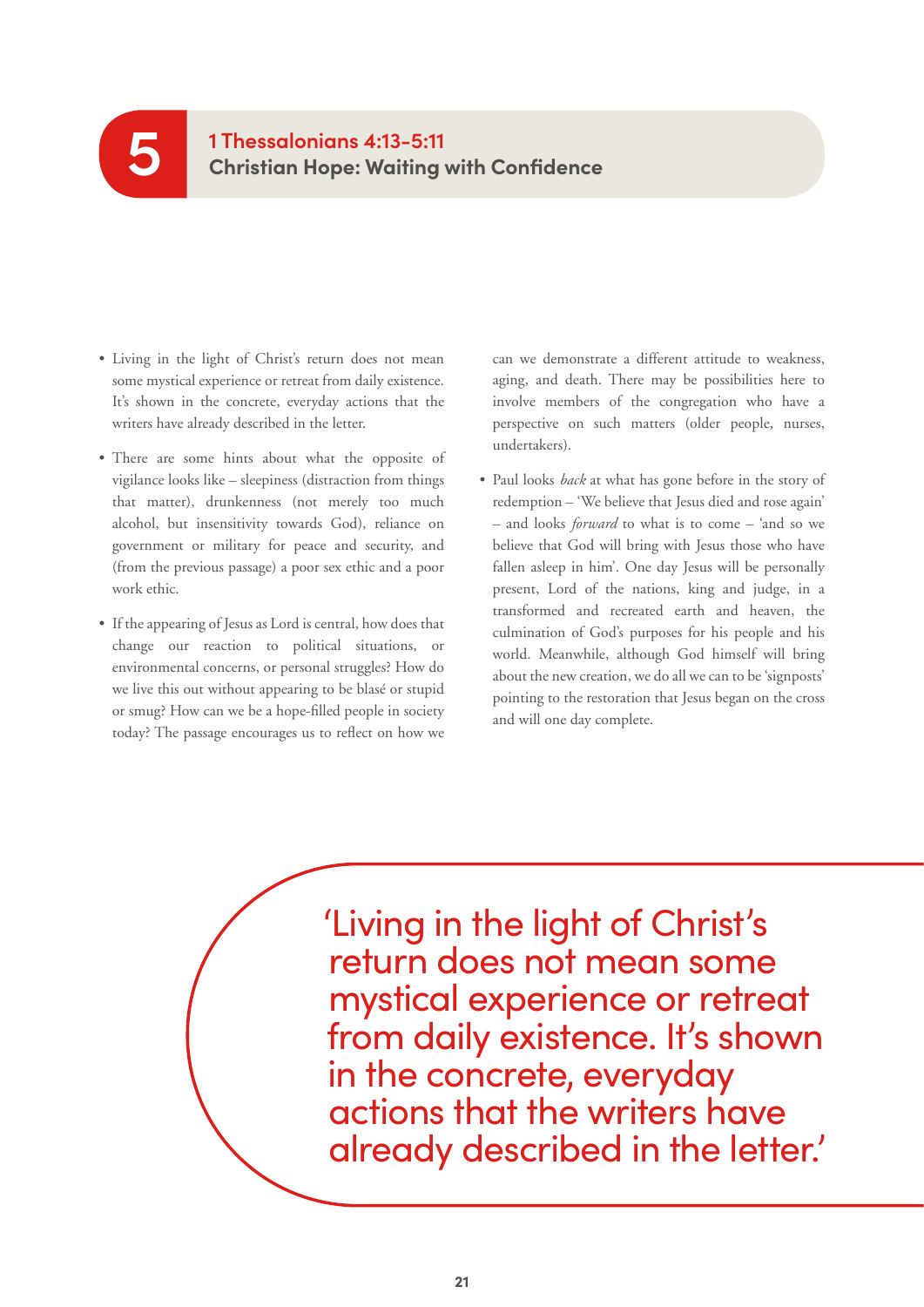### **1 Thessalonians 5:12-28 6 Christian Community: Walking with Others**

**Paul, Silas, and Timothy seek to nurture congregational life and worship in a way that reflects the Thessalonians' identity as brothers and sisters, in their relationships with their leaders and each other, and in their meetings – where the ultimate goal is to be found holy together at Christ's coming.**

#### **Reflections**

The view of the church that emerges most strongly from this letter is that the church is the *family* of God. The language of family is used all the way through, with the writers regularly addressing the Christians as 'brothers and sisters' of each other (five times in this passage alone – 5:12, 14, 25, 26 [NIV translates with 'God's people'], 27). They have been called to love one another (4:9-10), and to build one another up (4:18; 5:11), an encouragement which now takes on some specifics.

The passage opens up what a Christian community looks like – in our relationships to leaders, to each other, and to God. It provides an important reminder that the Christian life is not meant to be a solitary life, but a shared life. We're not on our own, but in it together. That's the way it is in God's design: we can't be the church by ourselves; we need each other; we belong to each other – being together, worshipping together, learning together, witnessing together.

- A led community (5:12-13). A Christian community will respect its leaders – described here not just as a *position* of leadership, but as *people* with certain qualities – 'those who work hard among you, who care for you in the Lord and who admonish you' (5:12).
- A caring community (5:14-15). It's not just the leaders who care for the Christian community but the rest of us who are to care for one another. Pastoral care is not provided by the 'professionals' but by the people. Paul, Silas, and Timothy get specific – about the idle, the timid, the weak – and specific about the way we go about our relationships with each other.
- A worshipping community (5:16-22) rejoicing ceaselessly (5:16), praying continually (5:17), thanking constantly  $(5:18)$ , and listening wisely –  $(5:19-22)$ . It's not always easy to know what the New Testament means when it speaks of 'prophecy', but we can be fairly clear that it was intended to build up the Christian community and that it was to be tested – holding on to the good, avoiding the evil.

• A holy community (5:23-24). A prayer for the Thessalonians which is reminiscent of 3:11-13, and brings together the main themes in the letter.

Even in the closing verses, we learn things about the nature of the Christian community. We're to be a *praying* community (5:25), a *loving* community (5:26, where a kiss was a mark of family unity), and a *listening* community, gathered around the word of God (5:27). Finally, we're a community which is founded on and nurtured by grace: 'The grace of our Lord Jesus Christ be with you' (5:28).

- The radical significance of the church as a family, where everyone is welcomed as an essential part of the whole – rich, poor, old, young, single adults, divorced – with every single member of the church involved in its life and worship. How do we treat the children in our church? The elderly? The single? How do we welcome outsiders?
- For many of us, family provides our most significant network of relationships. As the family of God, how can the church demonstrate a richer value of family than our nuclear or even extended family?
- The passage highlights the need to care for each other in different ways at different times which sometimes may involve warning, sometimes encouraging, sometimes helping, but always and for everyone patience (5:14).
- We don't always manage to look after one another this way, and we have to acknowledge that too. There'll be faults, failings, misunderstandings. Occasionally there'll be gossip, some angry words will be exchanged, some bad words will spoken, some promises will be broken, and there could even be a build up of resentment. What are we to do? Verse 15 tells us – no retaliation; no attempts at personal revenge; no replaying of arguments in our head where we're always the winner because the other person can't answer back.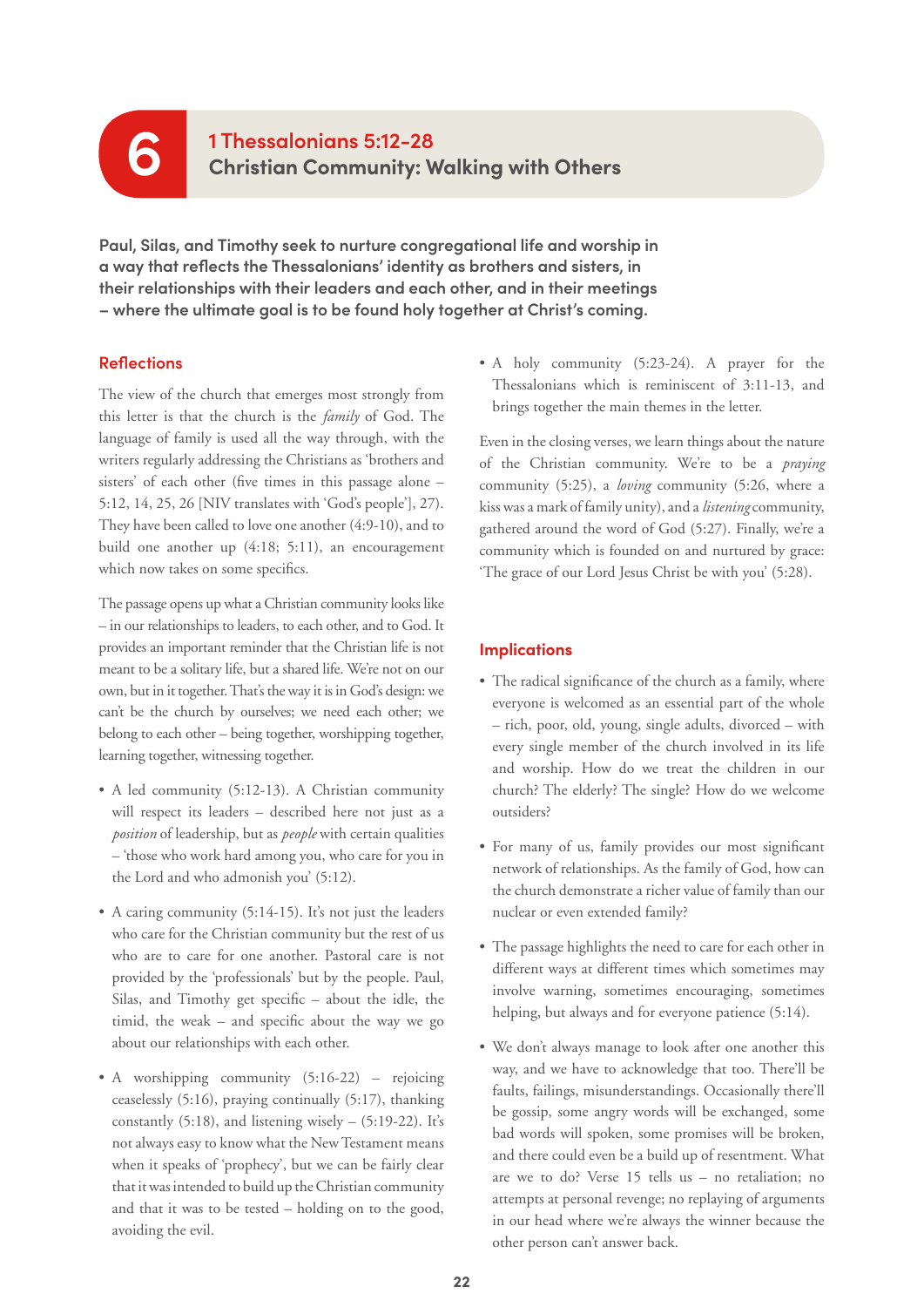#### **1 Thessalonians 5:12-28 Christian Community: Walking with Others 6**

- The significance of what's included in gatherings rejoicing, prayer, thankfulness, opportunities to hear from God with the necessity of exercising discernment together.
- How can we ensure we stay together for the long term rather than get tired of making things work and then split away from each other or resent each other? Here's a passage which helps us get to grips with how we become – together – a community which is able to demonstrate a different way of life.
- It's encouraging that Paul closes his letter with a prayer. We can't simply muster up the effort to live the kind of life Paul describes, to be this kind of Christian community. We need God to break into our hearts and lives, to set us apart, to make us holy. We might trust that God *can* do it. But *will* he do it? Paul tells us in verse 24: 'The one who calls you is faithful, and he will do it.'

'We can't simply muster up the effort to live the kind of life Paul describes... We need God to break into our hearts and lives, to set us apart, to make us holy.'